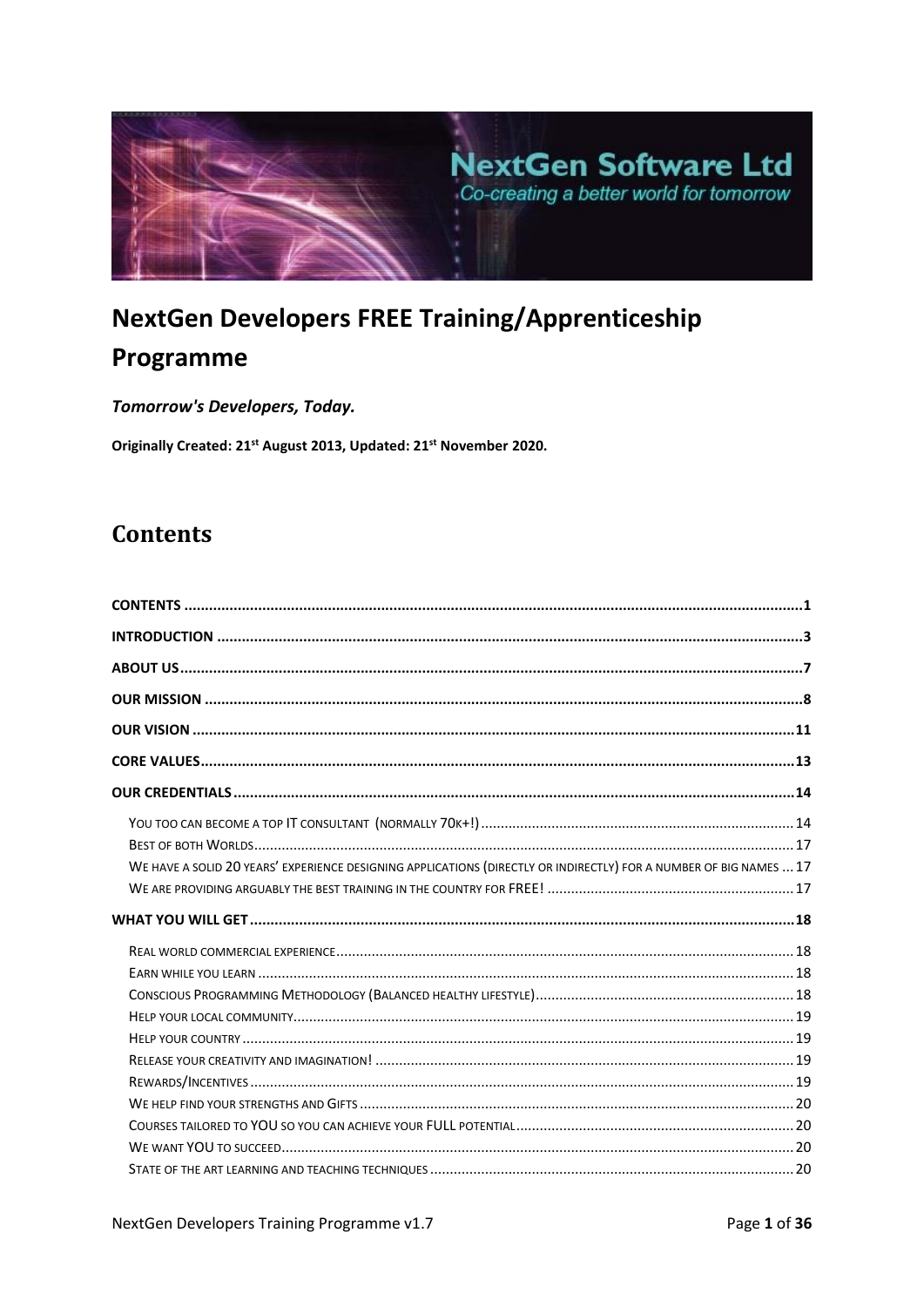|     | 29 REASONS WHY WORKING WITH US WILL HELP YOU, YOUR FAMILY, YOUR COMMUNITY, YOUR COUNTRY |  |
|-----|-----------------------------------------------------------------------------------------|--|
|     |                                                                                         |  |
| 1.  |                                                                                         |  |
| 2.  |                                                                                         |  |
| 3.  |                                                                                         |  |
| 4.  |                                                                                         |  |
| 5.  |                                                                                         |  |
| 6.  |                                                                                         |  |
| 7.  |                                                                                         |  |
| 8.  |                                                                                         |  |
| 9.  |                                                                                         |  |
| 10. |                                                                                         |  |
| 11. |                                                                                         |  |
| 12. |                                                                                         |  |
| 13. |                                                                                         |  |
| 14. |                                                                                         |  |
| 15. |                                                                                         |  |
| 16. |                                                                                         |  |
| 17. |                                                                                         |  |
| 18. |                                                                                         |  |
| 19. |                                                                                         |  |
| 20. |                                                                                         |  |
| 21. |                                                                                         |  |
| 22. |                                                                                         |  |
| 23. |                                                                                         |  |
| 24. |                                                                                         |  |
| 25. |                                                                                         |  |
| 26. |                                                                                         |  |
| 27. |                                                                                         |  |
| 28. |                                                                                         |  |
| 29. |                                                                                         |  |
|     |                                                                                         |  |
|     |                                                                                         |  |
|     |                                                                                         |  |
|     |                                                                                         |  |
|     |                                                                                         |  |
|     |                                                                                         |  |
|     |                                                                                         |  |
|     |                                                                                         |  |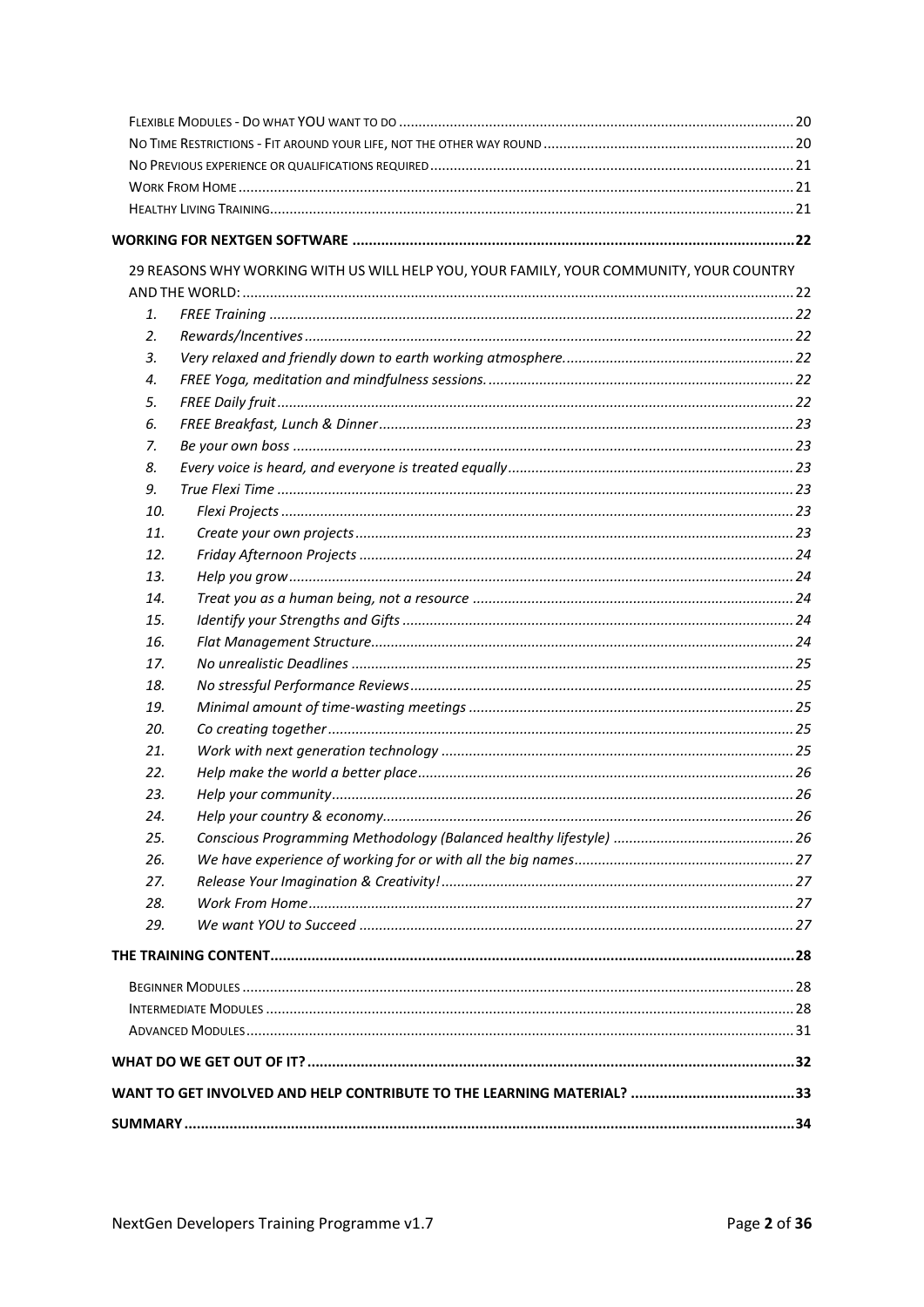## <span id="page-2-0"></span>**Introduction**

The course is open to everyone regardless of background and skill level. We want to help the people the world has forgotten and left behind, we want to help them believe in themselves again. We believe in them and we believe everyone has a gift for the world and we will help them find theirs...

Unlike other training courses where they work on dummy apps that are thrown away, they will work on real-world applications that will help the world such as our flagship product [Our World.](http://www.ourworldthegame.com/) So, they will feel engaged and fulfilled from day one. They can work at their own pace from home and fit it around their life, not the other way round. The training courses will teach latest cutting-edge programming techniques, languages, and tools such as C#, Unity, Blockchain and especially Holochain.

The courses will also include meditation, mindfulness, yoga, nutrition & holistic practices so they can live a healthy balanced lifestyle. We will show that when the coding is balanced with these practices they learn and work much more effectively.

Your OASIS Avatar will earn karma when you take part in the training and earn badges/rewards and unlock gifts and special powers when you complete training modules, which can then be used in Our World. The OASIS is what powers Our World.

We wish to gamify the entire world and this includes our training and development process. Check out some existing programming quests (tasks) for Our World/OASIS:

[https://github.com/NextGenSoftwareUK/Our-World-OASIS-API-HoloNET-HoloUnity-And-.NET-](https://github.com/NextGenSoftwareUK/Our-World-OASIS-API-HoloNET-HoloUnity-And-.NET-HDK/issues)[HDK/issues](https://github.com/NextGenSoftwareUK/Our-World-OASIS-API-HoloNET-HoloUnity-And-.NET-HDK/issues)

**UPDATE: With the current COVID 19 and economic crisis, this course is needed more than ever! People are stuck at home either unemployed or are force to home-school their kids, this is the perfect solution for EVERYONE!** 

## **C** THIS IS THE ANSWER YOUR HAVE BEEN LOOKING FOR... THIS IS THE LIGHT AT THE END OF THE TUNNEL… FINALLY!

- Want to be Happy?
- Want to make excellent money?
- Want to live in Peace?
- Want to increase your confidence and self esteem?
- Want to make a REAL and noticeable difference?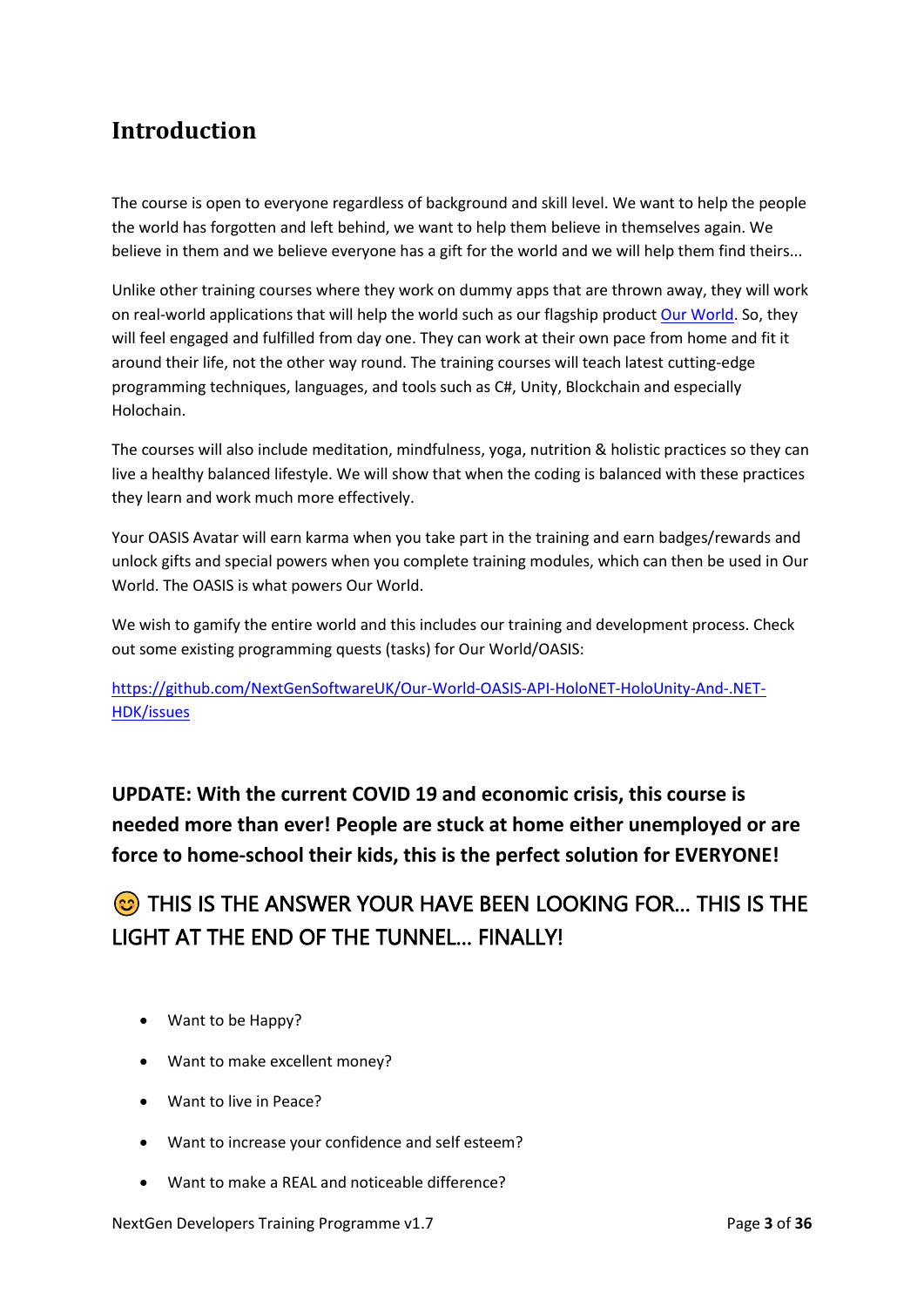- Want to train & work with people who care and believe in YOU?
- Want the chance you were never given?
- Want to train and work with the best of the best?
- Want to reach your **FULL** potential and live a very happy and fulfilling life?
- Want to help make the world a better place?
- Want to earn while you learn?
- Want to get real world commercial experience?
- Want to make fun games, apps and websites that help people?
- Want to work with next generation technology?
- Got no or little qualifications?
- Got no previous experience?
- Want all of this for **FREE**?

If you answered yes to any of these, then look no further than this **opportunity of a lifetime!**

It gives us great pleasure to announce our NextGen Developers Training Programme. We felt it was time to give something back to the community by introducing our new **FREE** training programme.

Do you enjoy playing video games on your XBOX, PlayStation, Android, iPhone, iPad, etc? Would you **LOVE** to learn how they are actually made and work? If so, then look no further, we can show how all the games & apps you love to play are made.

But it gets better than that, we can also show you how to make your own games and apps.

We want to help **grow your imagination and creativity**, the sky really is the limit! In fact, there is no sky, since we are going into space and beyond so there are no limits, only **infinite** possibilities! If you can think or dream of it, we can help you make it into a reality.

We can even offer you **real world commercial experience** working on real world bleeding edge projects. Most of our projects are **light** years ahead of everyone else, you can be part of our crack elite team developing them...

How would you like to make lots of money making games and apps for XBOX, Playstation, Wii, Smartphone (to name a few) helping to make the world a better place? This is an **opportunity of a lifetime** to not only better yourself as an individual, but to also make a real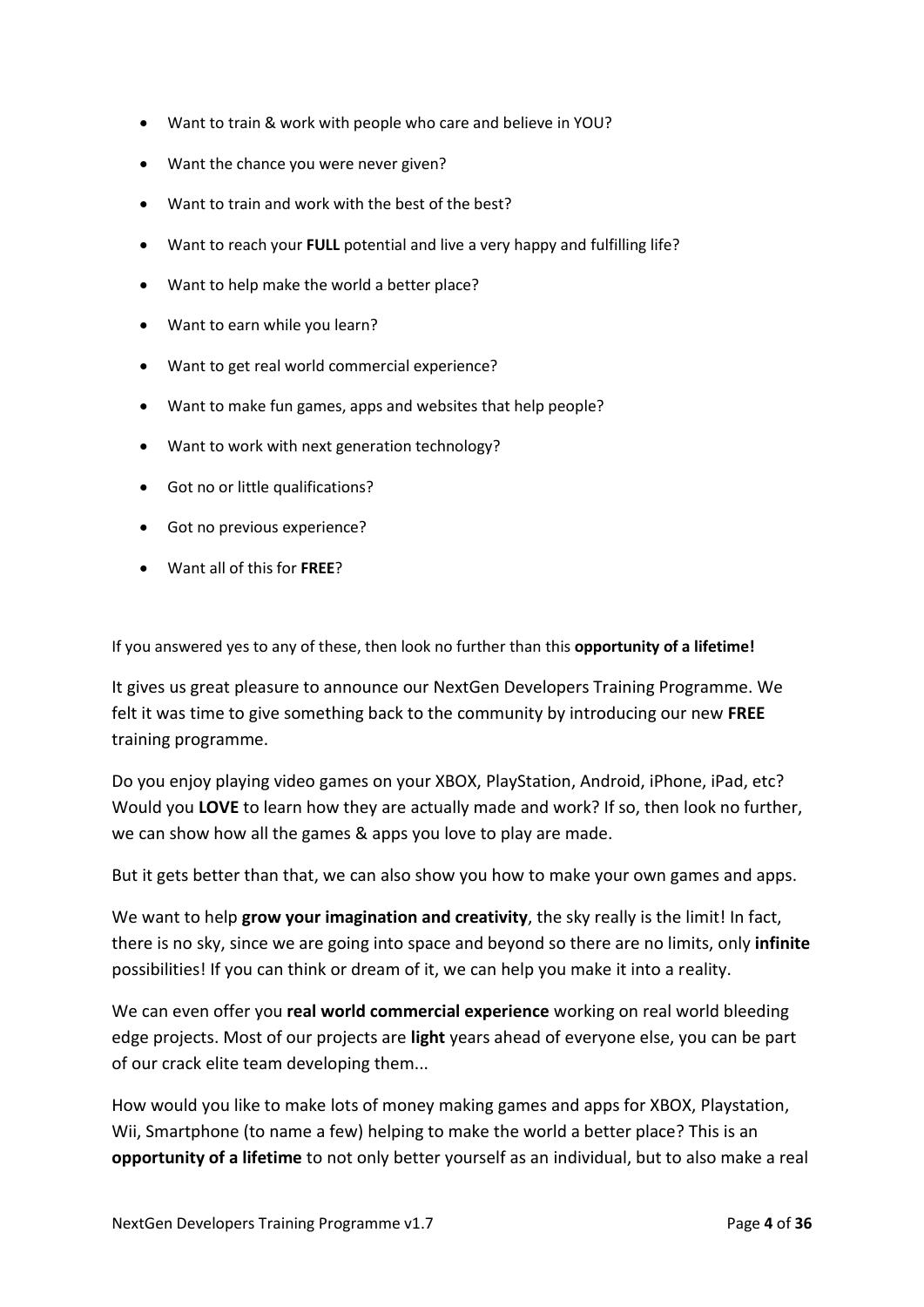difference in the world. You will receive **FREE** best of the best training & you will **earn while you learn,**

Ever heard of games such as Cysis? Well some of our projects use this engine, and in fact we have plans to eventually buy this off Crytek and make it even better! Remember what Valve did with the Quake Engine in the amazing Half Life games? Well we plan to go even further than that with the already amazing Crytek engine... you could be one of the lucky people working on this world changing genre setting project...

You will also get to work on bleeding edge technology which is not mainstream yet such as our NextGen Real-time Emotional Feedback System (NGREFS) plus so much more...

Part of the training programme will also include **healthy living training** such as **exercise**, **nutrition**, **mediation**, **mindfulness, being with nature,** & **yoga**. These will be integrated into the training course so will break a lot of the work up with mediation, mindfulness, exercise & yoga. **It will encourage regular breaks including getting outside to play in the sunshine with your friends! :)**

## **We also will be using state of the art training techniques using the latest R&D hardware where we can tailor the course to suit YOU.**

What makes it even better is that most of our projects are geared around helping people and to making the world a better place so you could be helping potentially billions of people as well as yourself!

For some modules you can earn even more money by using a real world project you get to put all you have learnt to the test. As well as being excellent real world experience, you get to make some money out of it too. Your time is used reliably and only used to make real projects come alive, projects that can help people and make a difference to the world. Rather than being wasted on boring dull exercises and demo projects that never get to the see the light of day, **this way you feel more productive and feel you really are contributing something and really are making a difference, even whilst training!**

We **TRUST YOU** and put all of our **TRUST** in **YOU** because we **BELEIVE** in **YOU**.

Do you believe in **YOU** yet? If not you will once you start our training, you will find your true self and **UNLEASH YOUR FULL POTENTIAL** and see what magical gifts appear, we are so much more than just a training or developer company, we are here to help you, we want you to be happy and we want you to reach your full potential. We want you and your family to live happy and fulfilling life's, together we can make it happen... **BELIEVE IN YOURSELF!**

We want to empower you to be your own boss and to actively encourage your imagination and creativity. We believe everyone has a gift to share with the world and we want to help you find yours. We then want to help you hone it further so you can be the best you possibly can be without any limitations, the sky really is the limit! :)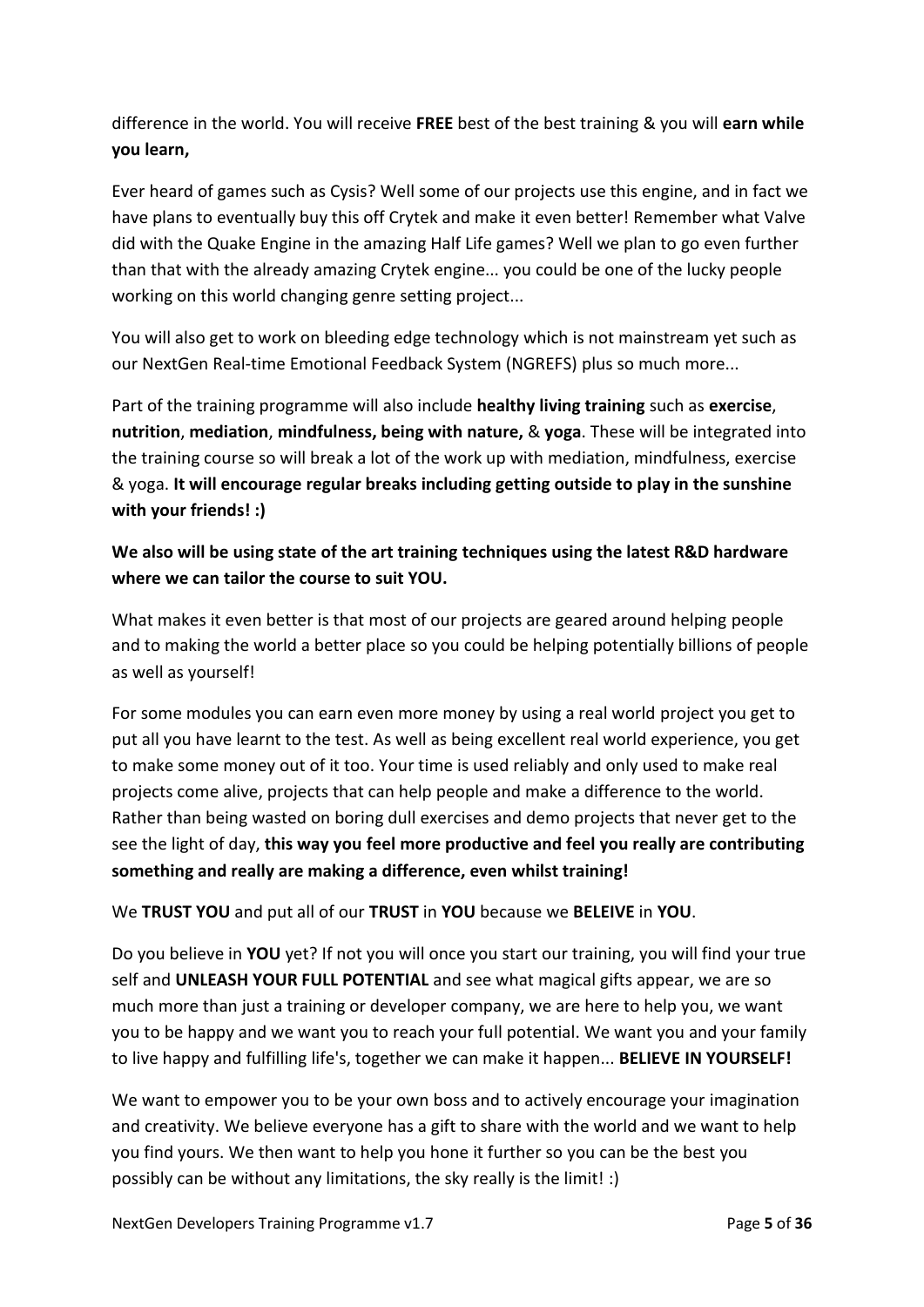And to top it all off, you will be guaranteed a job at the end of it, how does that sound? Yes, you would have to be utterly MAD to turn that down! In fact, most would say we are mad for providing **ALL** of this for **FREE**! So be quick, before we come to our senses and change our mind!

## **Sometimes dreams really do come true....**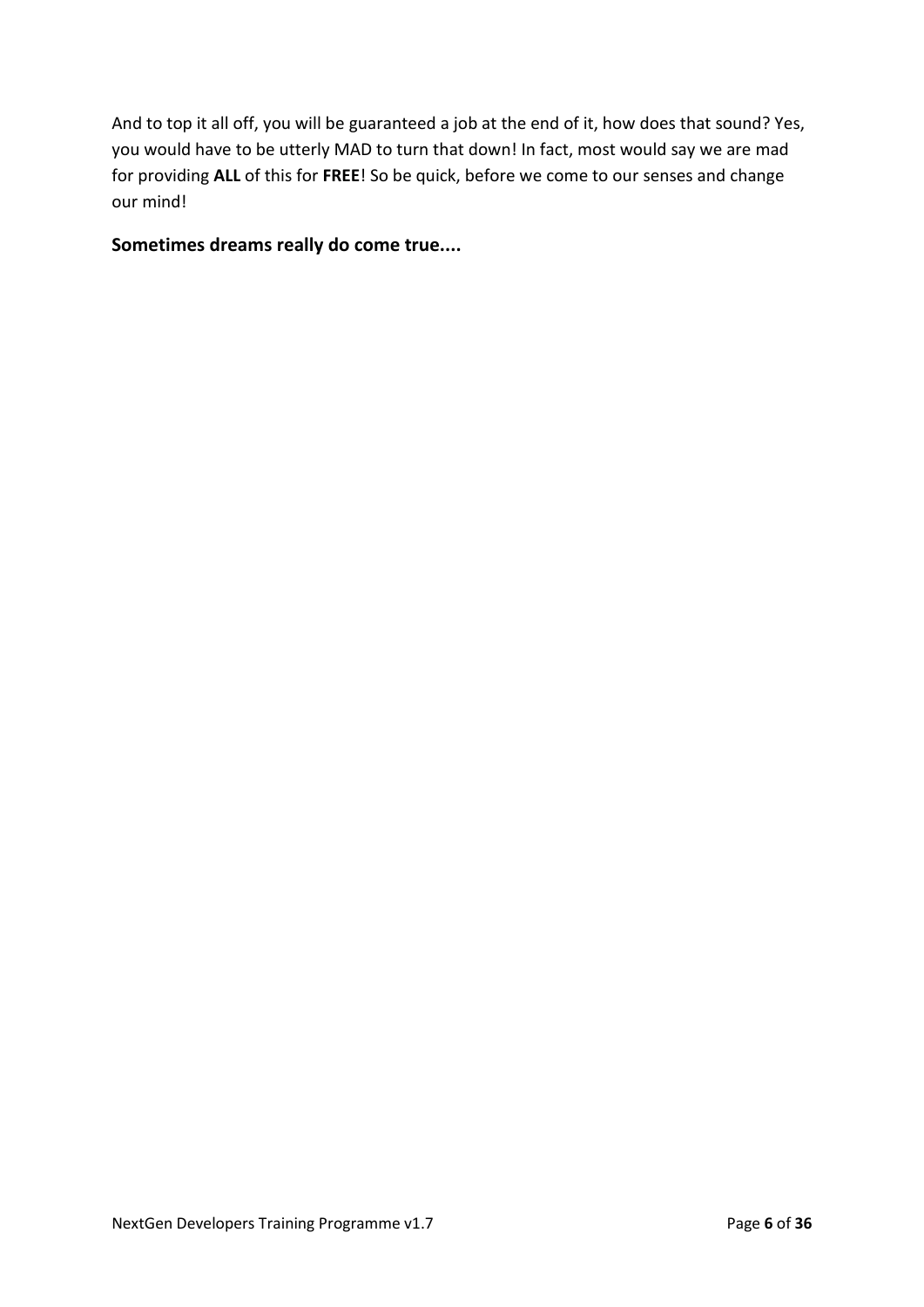## <span id="page-6-0"></span>**About Us**

NextGen Software Ltd was created in 2010 to bring you tomorrow's software and technology today. We provide software for both today's and the next generation of people.

We specialise, and take great pride, in providing the end user with a very rich user experience. The latest cutting-edge technologies give the ability to create previously unprecedented user interfaces and experiences.

Although this technology is not yet widely used, we hope to help contribute to changing that.

This new technology is evolving and changing all of the time and it is hard work sometimes to keep up with it all. That is where we come in, we are continuously looking at new and exciting technologies that can help improve the end user experience and improve business processes.

Unlike larger companies who cannot change and adapt very quickly, we can constantly change, adapt, and evolve, as the environment changes around us.

As new technologies emerge and existing technologies evolve, we update our products to make use of the latest improvements. Normally you would expect to have to pay for this privilege but not with us. So, when you invest in our products, you are not only investing in the present, you are also investing in the future...

NextGen Software Ltd provides educational, fitness, well-being, health & fun software to help make peoples life's better and this also caters for Special Needs, whilst at the same time teaching the importance of looking after our environment.

We specialise in educating the world about mindfulness, meditation, yoga etc in fun exciting ways for the whole family though apps & games.

We build apps and games to help make the world a better place...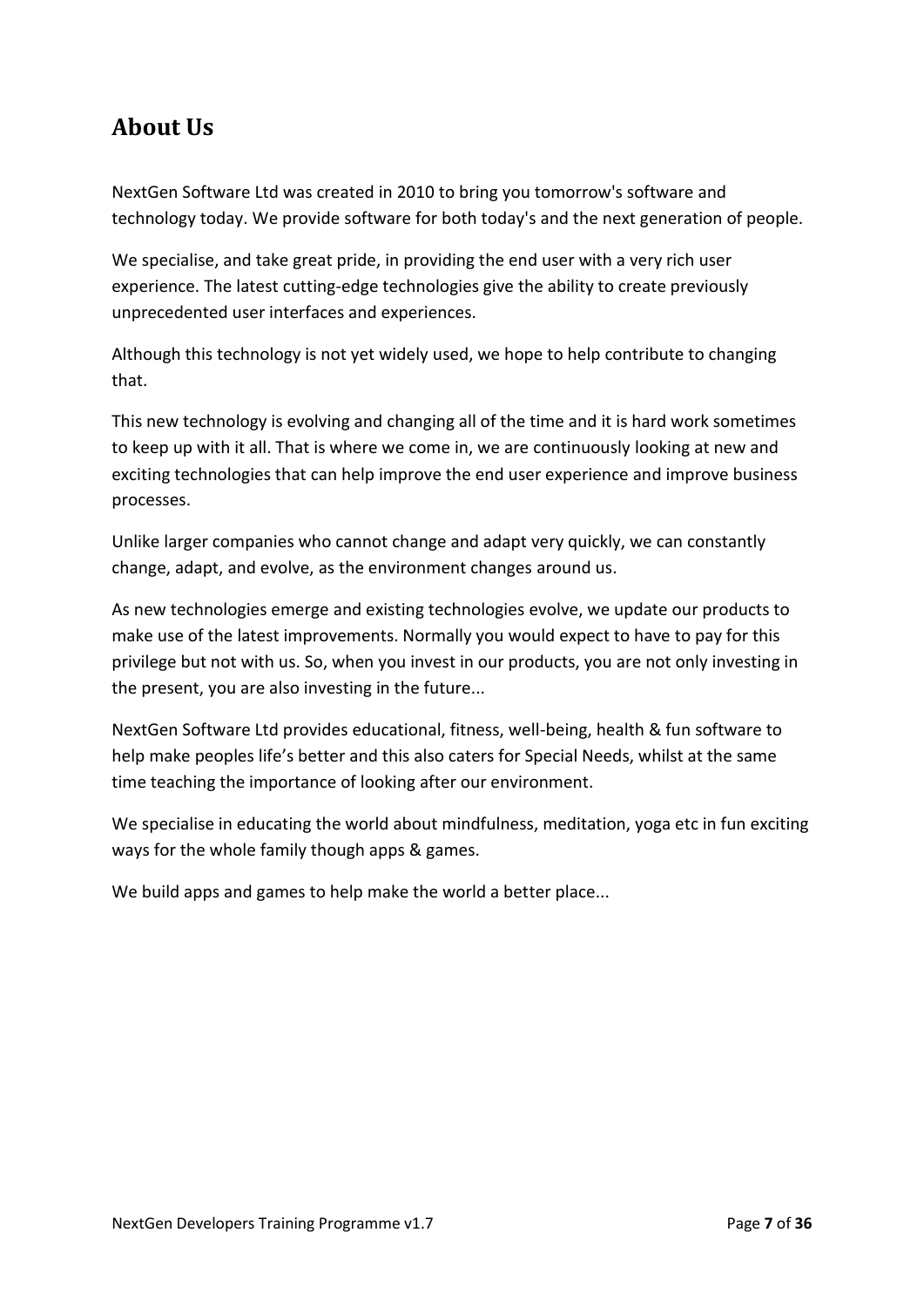## <span id="page-7-0"></span>**Our Mission**

Our mission at NextGen Software, along with our partners, is to help make the world a better place by using technology for good rather than evil, by bringing people together and to support, guide and educate everyone on how they can all live happier, fulfilling life's united as **ONE**. We want to connect people both within their local communities and across the globe.

We will show how people can turn their life's around and also on how they can support & help each other as well as themselves. We will give people the encouragement, support and power they need to make a real difference and how they can also help and improve our environment by going green and beyond.

We can help educate people how to be at peace with themselves and the world by teaching in fun ways techniques such as mindfulness, mediation, yoga, etc

We will eventually hope to be getting our training and fun games into all schools, colleges and Universities around the world, and this is only the beginning...

We want **YOU** and your family to be happy and to live full fulfilling life's, together as one, we can all be the change we wish to see in our world...

Projects are aimed at all and every type of person, age, background, etc. we have plans on how to reach every soul, we will be offering **FREE** training for ALL regardless of who they are and their background.

Yes, it is true, we really are run by **LOVE**, and not by money, unfortunately at this time, money still *helps* make the world go round, but it is LOVE which really keeps everything going, we envision one day money will be a thing of the past and then LOVE really will be the only thing keeping the world and everyone in it alive, happy, connected and at peace with all that is.

**All profits we make get fed back into the business to help fund more projects and initiatives to help even more people. The rest goes to many charities including Cancer Research UK, Age UK, NSPCC, Save The Children, The Greenlight Foundation (replanting trees in the rain forest, etc), The Salvation Army, Plan (Sponsoring children in Africa), Animal Protection Agency, Help For Heroes, UNICEF, and Educate For Life amongst many more.**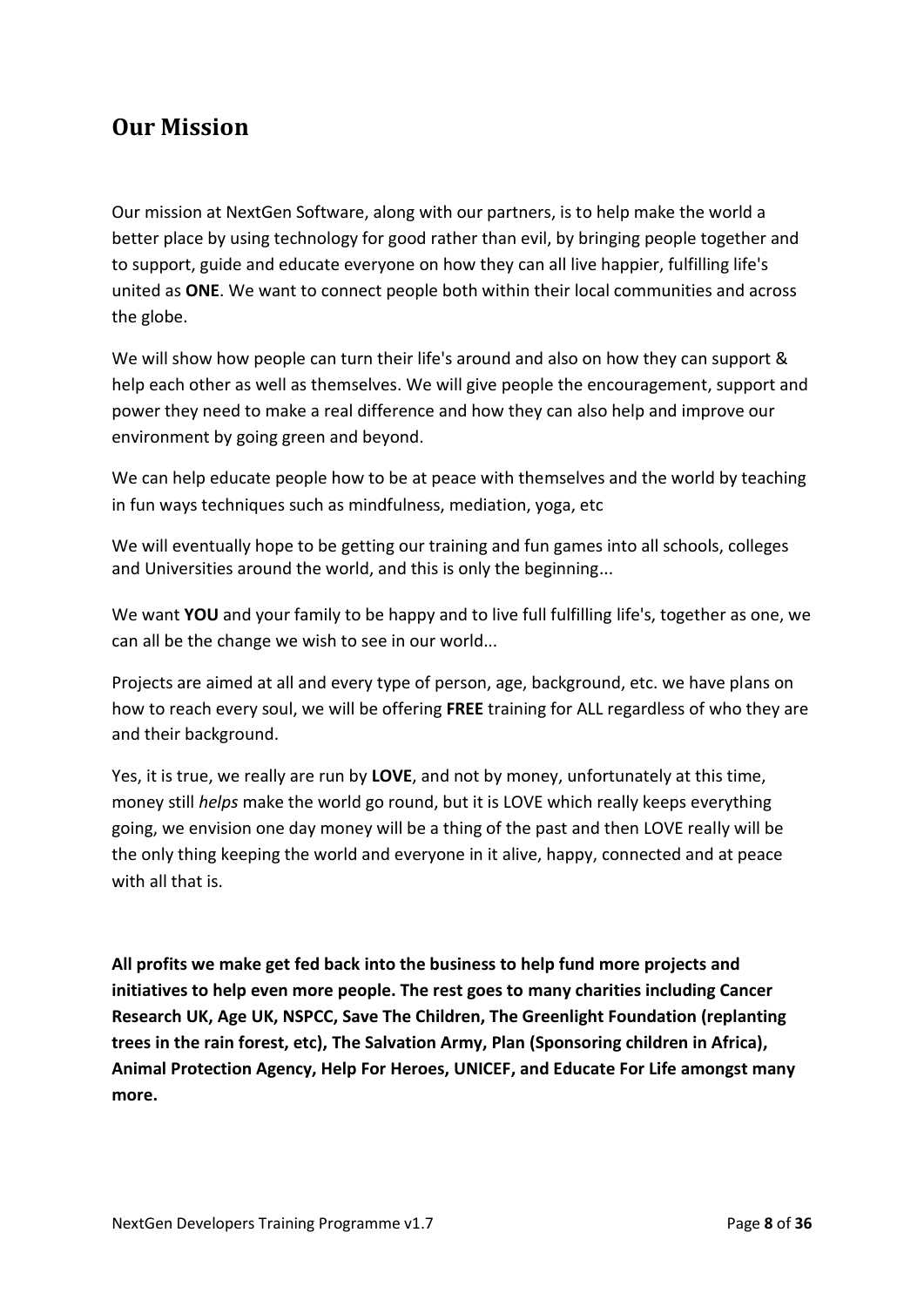**As we grow we will not only donate more and more to these charities but we will expand to sponsor even more charities including helping to restore the planets beautiful rain forests as well as other green environmental initiatives.**

We have plans to expand in the future with:

- **NextGen People** We intend to harness all of the non techie bits in this course such as mediation, mindfulness, yoga, etc and make these available as separate standalone courses. We have many ideas on how we can expand this further in future...
- **NextGen Education** This will expand further from NextGen People, and will be integrated with the fun apps & games we will be creating for kids. We hope to eventually get this vital education into all Schools, Colleges and Universities.
- **NextGen Music** Will cover a whole range of new genre setting music from relaxing/chill out to full on club anthems, of which some will of course be used in our games & apps.
- **NextGen Technology** This will be our hardware department, which will invent and build new ground breaking hardware, which will be used by our games, apps, etc.
- **NextGen Labs (Science)** This will be the final pre-planned department we will open and will be dedicated to improving the standard of living for all across the globe (rich or poor) such as finding a cure for cancer and clean renewable energy amongst many more
- **NextGen Films** We may at some point during our journey together decide to also move into the film industry to make very entertaining blockbuster films but also teach valuable lessons that can benefit all of humanity.
- **NextGen TV -** Likewise, we may also decide to move into the television industry for the greater good of all...
- **NextGen X** TOP SECRET, all will be revealed in divine timing...  $\circled{5}$

Please come and **join us**, **all** are welcome, be part of the **change you wish to see in the world**. Get **FREE** training whilst you earn while you learn and help bring into reality our shared vision of our new world where there is **peace** over war, where we are all **connected** and **united** as **one** over being separated, where **love** is the predominate force over fear. Love conquerors fear, always.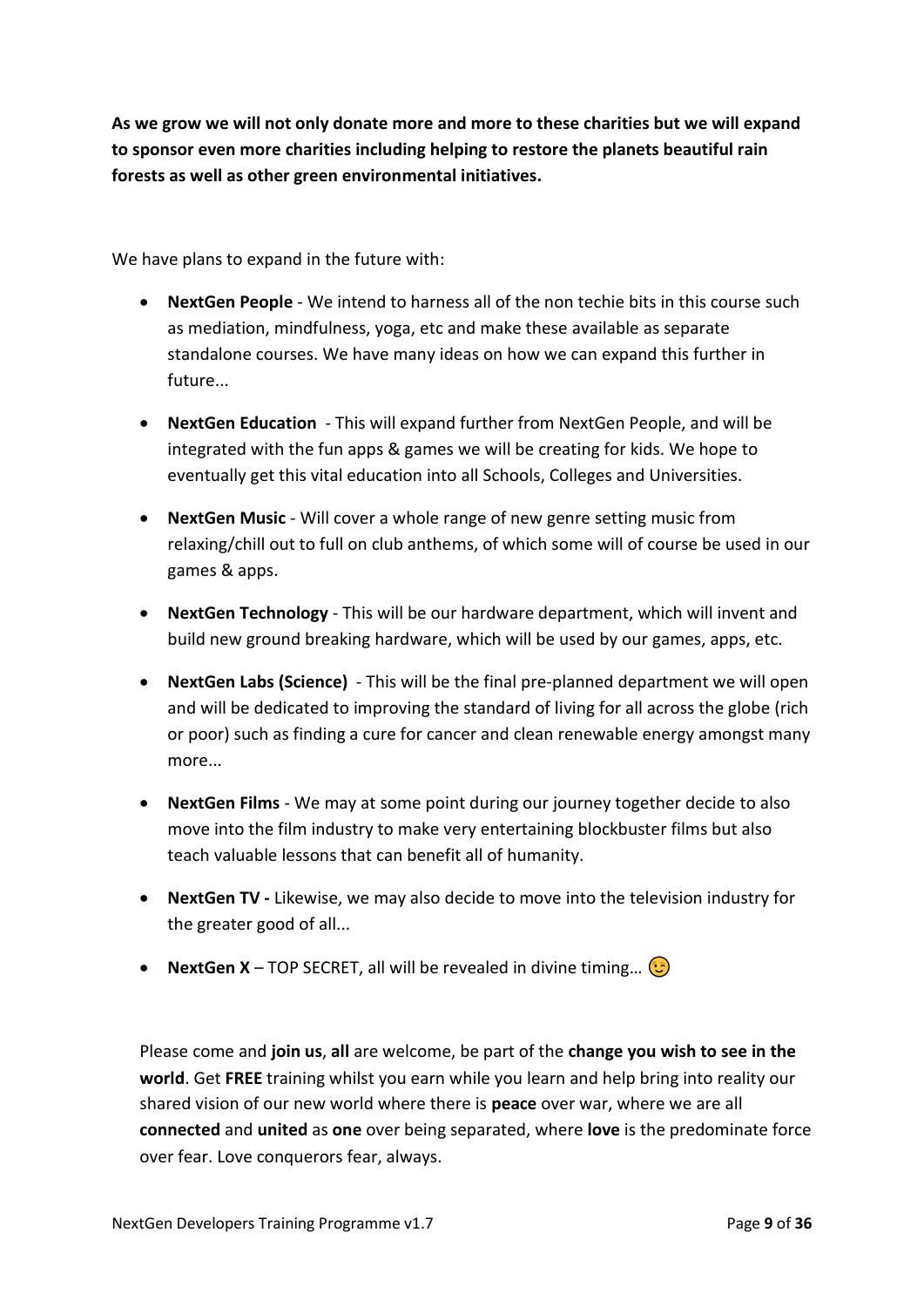**We want to restore balance to the people across the world, we want TRUE EQUALITY for ALL, together we are stronger, together we are ONE. We want to bring TRUE abundance for ALL...**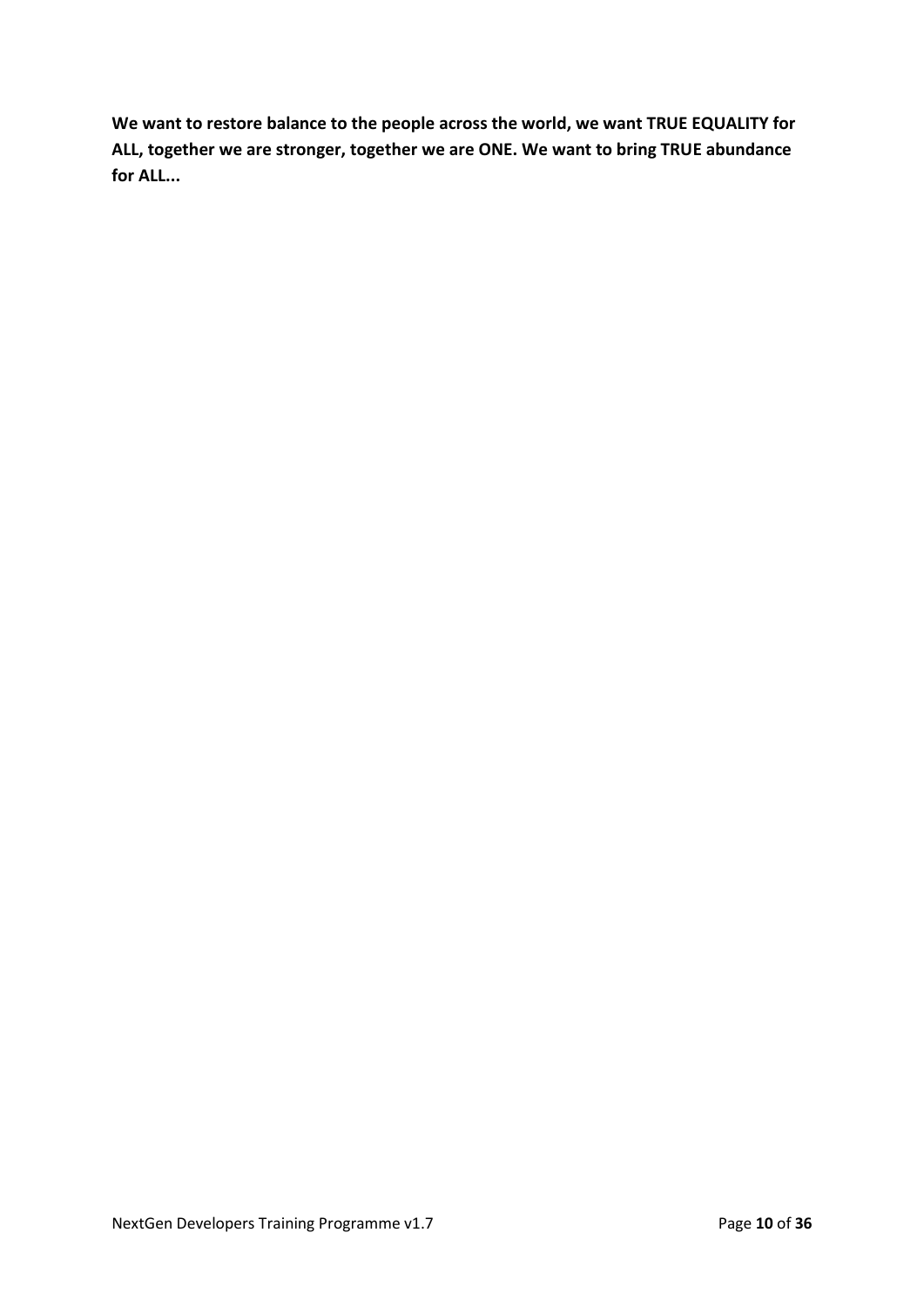## <span id="page-10-0"></span>**Our Vision**

As one wise man once said "I have a dream...", well we have a dream too, a dream/vision where we can all co-exist in peace and harmony not only with ourselves but also with the planet. A vision where war, fear and separation is a thing of the past. A vision where love is the predominant force on the planet.

We want to reach this vision by using technology:

- For good rather than evil.
- To help connect people rather than disconnect them.
- To promote helping strangers who are also part of our beloved human race.
- To help improve the quality of life for every soul on the planet.
- To help restore our beloved planet back to her former beauty (not that she is not beautiful as she is).
- To teach vital life changing skills such as mediation, mindfulness, yoga, exercise, nutrition and being with nature.
- To give hope and light to those who previously had none.
- To spread the message of love far and wide, to show love is the answer to everything.
- To bring world peace once and for all.
- To bring TRUE equality and equal opportunities for all.
- To promote and contribute to other important world changing projects & events.
- To help make us all better human beings, and **NOT** robots!
- To make the world a better place.
- To enable us all to live in harmony with each other, animals, plant life & the planet where all life is sacred and valued.
- To believe in **everyone** including those who do not believe in themselves and for those who the world has turned their back on. Everyone has their own special gift for the world, we want to help people find their gift and then work with them to hone it further.
- To bring TRUE abundance for ALL.
- To use technology to assist mankind, and NOT replace it.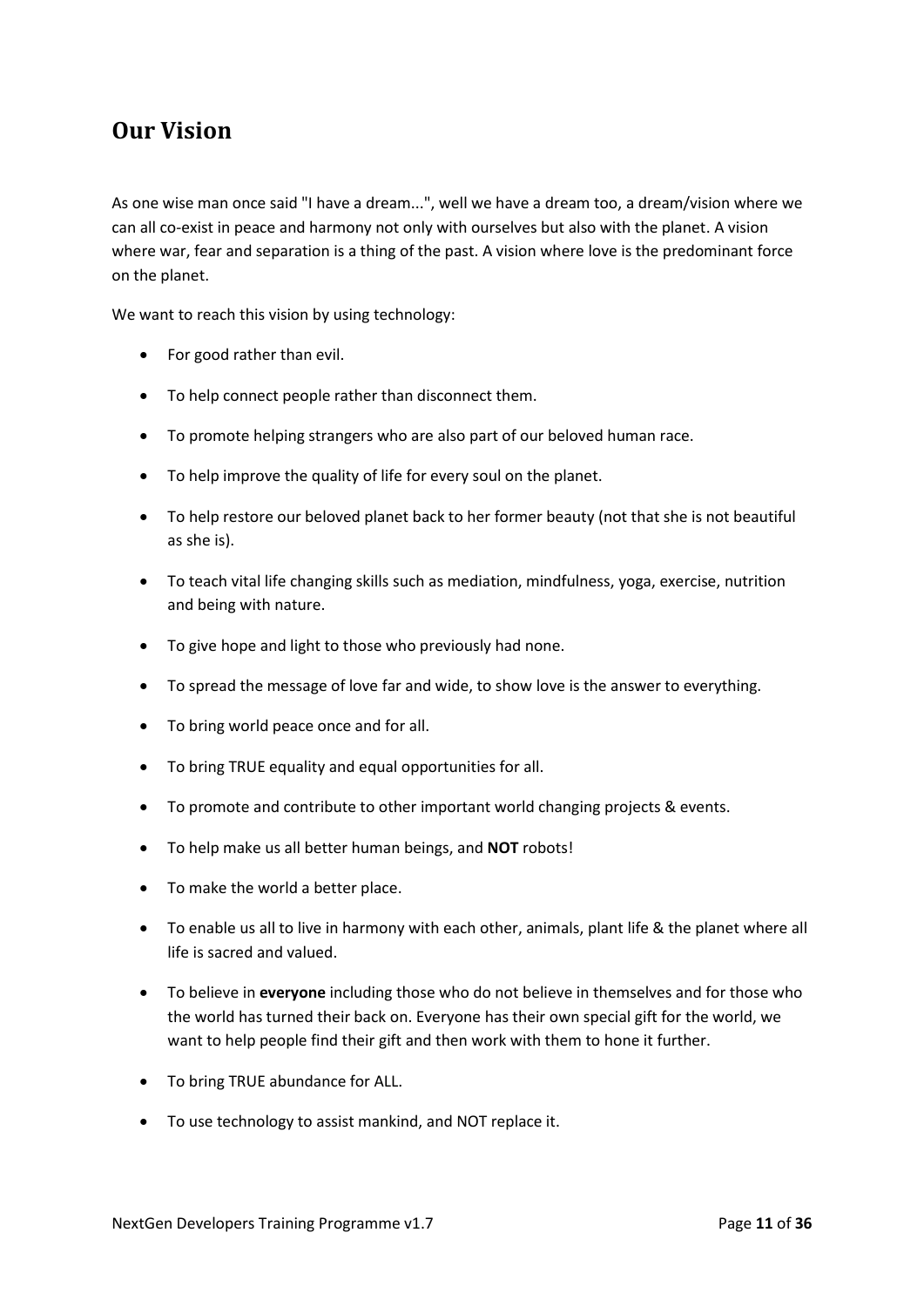Together we feel this can be achieved, we want to bring as many people together working towards the same goals, for together we really can make our dreams come true...

Imagine if all the energy and resources we waste trying to fight each or to get ahead of the competition was instead all pooled together for the common good of all? Just imagine what we could all achieve working **together**? We could easily turn this world around over night if we all started working together instead of against each other...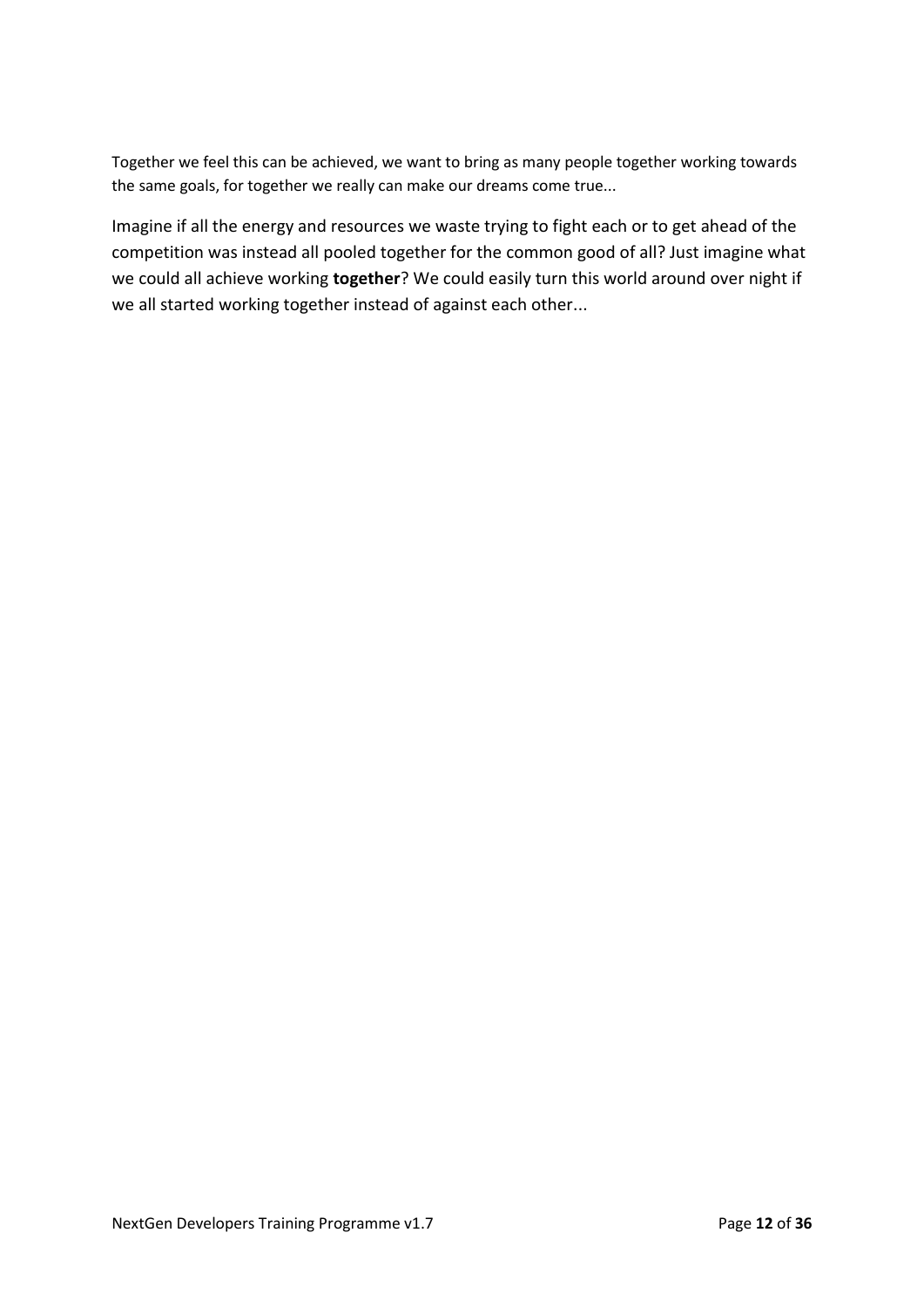## <span id="page-12-0"></span>**Core Values**

Our business is founded on the following values and these are how we operate and what we encourage all of our employees to follow:

- Respect
- Compassion
- Integrity
- Honesty
- Responsibility
- Kindness
- Forgiveness
- Joy
- Happiness
- Peace
- Wisdom
- Team work
- Initiative
- Confidence
- Love
- Unity
- Harmony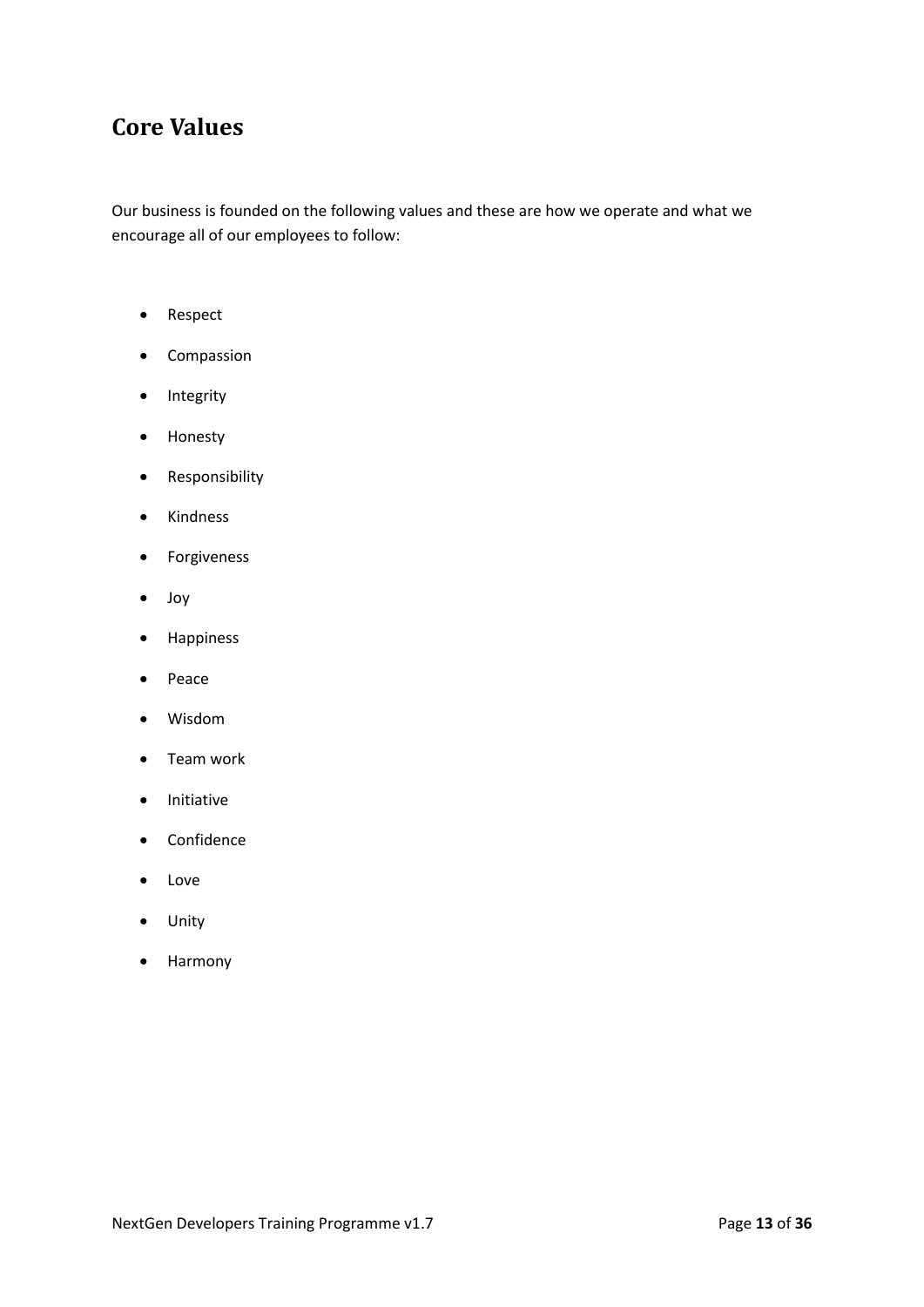## <span id="page-13-0"></span>**Our Credentials**

## <span id="page-13-1"></span>**You too can become a top IT consultant (normally 70k+!)**

You will receive training of high quality from top IT professionals headed by David Ellams, Director of NextGen Software Ltd. He has extensive experience in systems design and technology from his first class Honours Degree in Computing and Informatics to his most recent work with Nokia UK who complimented his high degree of expertise and commented that he was the best contractor they had seen. David has been told time and time again at every role that he was one of the best developers they have seen, he frequently more than ace interviews and technical tests, and is normally the only one who scores 100% on these tests.

The Computing and Informatics degree was rated as one of the best computing degrees you could do at the University of Plymouth, since unlike other degrees, this not only gives you a broad range of Computing skills, it also gives you very valuable business analytical skills allowing you to go into a business, analyse their business processes and then make proposals on how they can be made more efficient through IT.

The degree included the whole shooting match right from the initial consultation, various reports such as Feasibility Study and PID (Project Initiation Document) and systems analysis and design to designing and building the back-end database, architecting, designing and building the code, writing all user and technical documentation, training, support and maintenance. This is only a fraction of the full skillet used for full end to end development. It also included project management techniques such as PRINCE.

So what gives this degree the **edge** over all others? It takes into account real world scenarios and gives you the business skills to back up the technical skills you are taught. It allows you be fully independent.

To name just a few of the modules studied on this degree (amongst many, many more):

Advanced Information Retrieval, Advanced Databases, Advanced Networking, Advanced Windows Programming, Object-Oriented Analysis And Design, Artificial Intelligence, Web-Based Application Development, Information Systems Development, Systems Analysis And Design, Information Systems Development Environments, Integrating Project, Information Retrieval, Human Computer Interaction, Computer Systems, Quantitative Methods, Software Engineering, Operations Management, Decision Support, Computer Systems Architecture, Operating Systems, Computer Operations, Information Processing Systems, Business Communication Skills, Software Engineering Principles, Software Engineering Practice, Information Technology Tools, Business, Computing and the Law.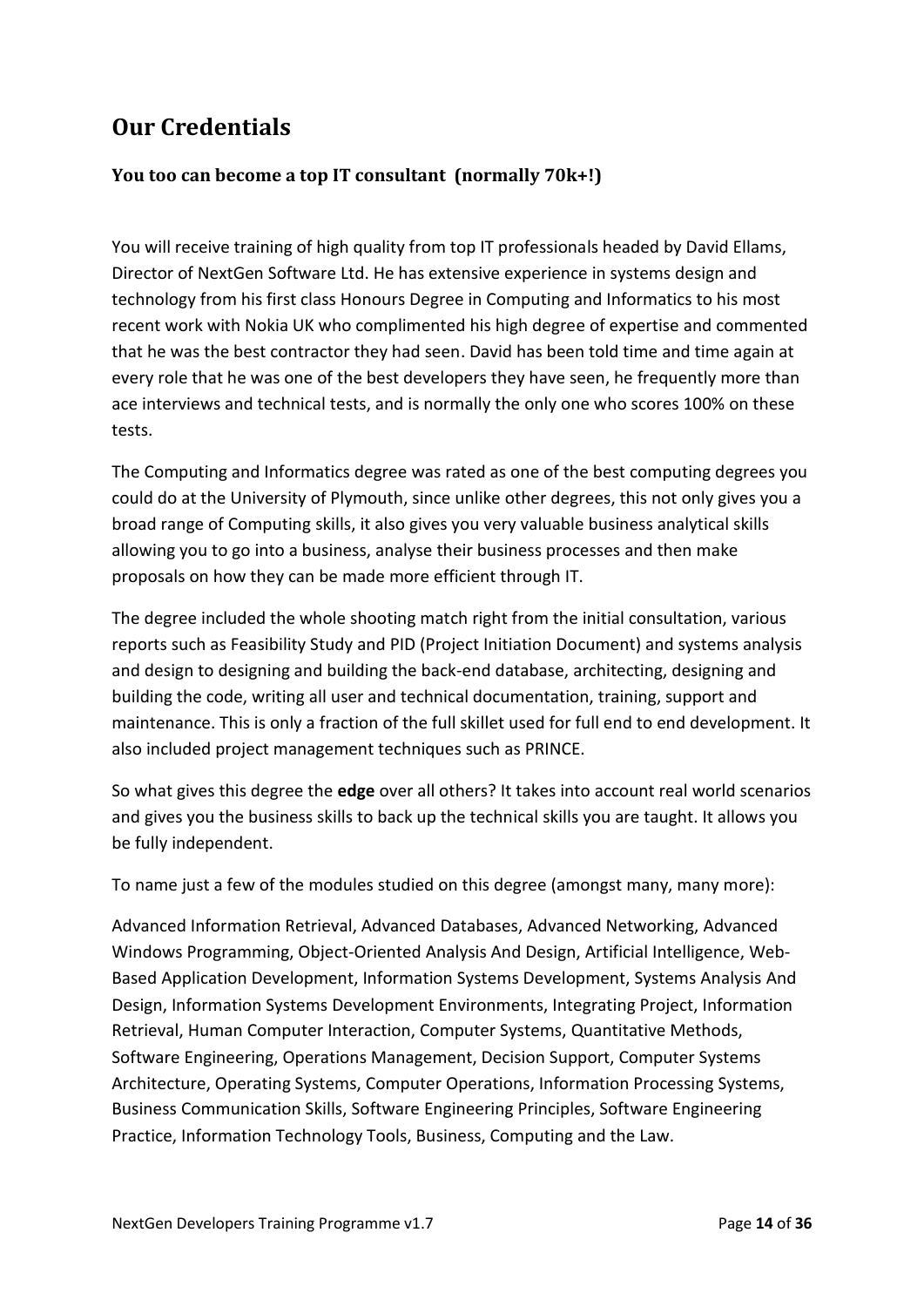#### A message from David himself:

"Hi, my name is David Ellams BSc(Hons) and I am a very experienced Senior Developer/Architect based in London and highly sought after. I have been in the industry for over 16 years now, I have a 1st class honors degree in Computing And Informatics and a wealth of experience and skills in most things IT related, especially in software development.

I have been programming since the age of 8, when I got my first computer, the good old ZX Spectrum, ever since then I have been hooked to coding, especially games. As well as creating games, I have enjoyed playing them my whole life so I am also a gaming expert and know the industry very well. I have vast experience in all things technical including coding websites, desktop software, back-end services, apps, game and much more as seen on my CV.

My degree is rated as the hardest degree the University offers. The School Of Computing is rated as the 5th best in the UK by The Times newspaper and I also came top of my class.

Nokia UK complimented my high degree of expertise and commented that I was the best contractor they had seen and was the only one taken on with just a telephone interview. I spent a weekend learning their Windows Phone platform (I didn't even own a smartphone back then) and I then knew more about their phone and platform than they did! They kept asking me questions all the time when I was there. My boss even told me to slow down because I was making everyone else look bad!

I have been told time and time again at every role that I was one of the best developers they have seen, I frequently more than ace interviews and technical tests, and I am normally the only one who scores 100% on these tests.

My degree not only gives you a broad range of computing skills, it also gives you very valuable business analytical skills allowing you to go into a business, analyse their business processes and then make proposals on how they can be made more efficient through IT.

I am way ahead of the curve, I see ideas many years before others do, for example the search suggestions that Google and YouTube use when you start entering your search term, I came up with about 5 years before they did as one of my first jobs out of University back in 2002. It was for an internal KB system written in classic ASP using a new technology called AJAX meaning instead of having to press the Search button to submit the search form to the server and then wait for the response, you can do searches in the background as you typed. I thought it would be too slow to work but it worked beautifully. I then thought nothing more of it until I saw Google, YouTube and everyone else start implementing it. This is just one example of countless ideas that I have invented many years before the big players have. I have an IQ of 160, which I am told makes me a genius and is the same as Einstein and Stephen Hawking. I did not even finish the test because I ran out of time due to my dyslexia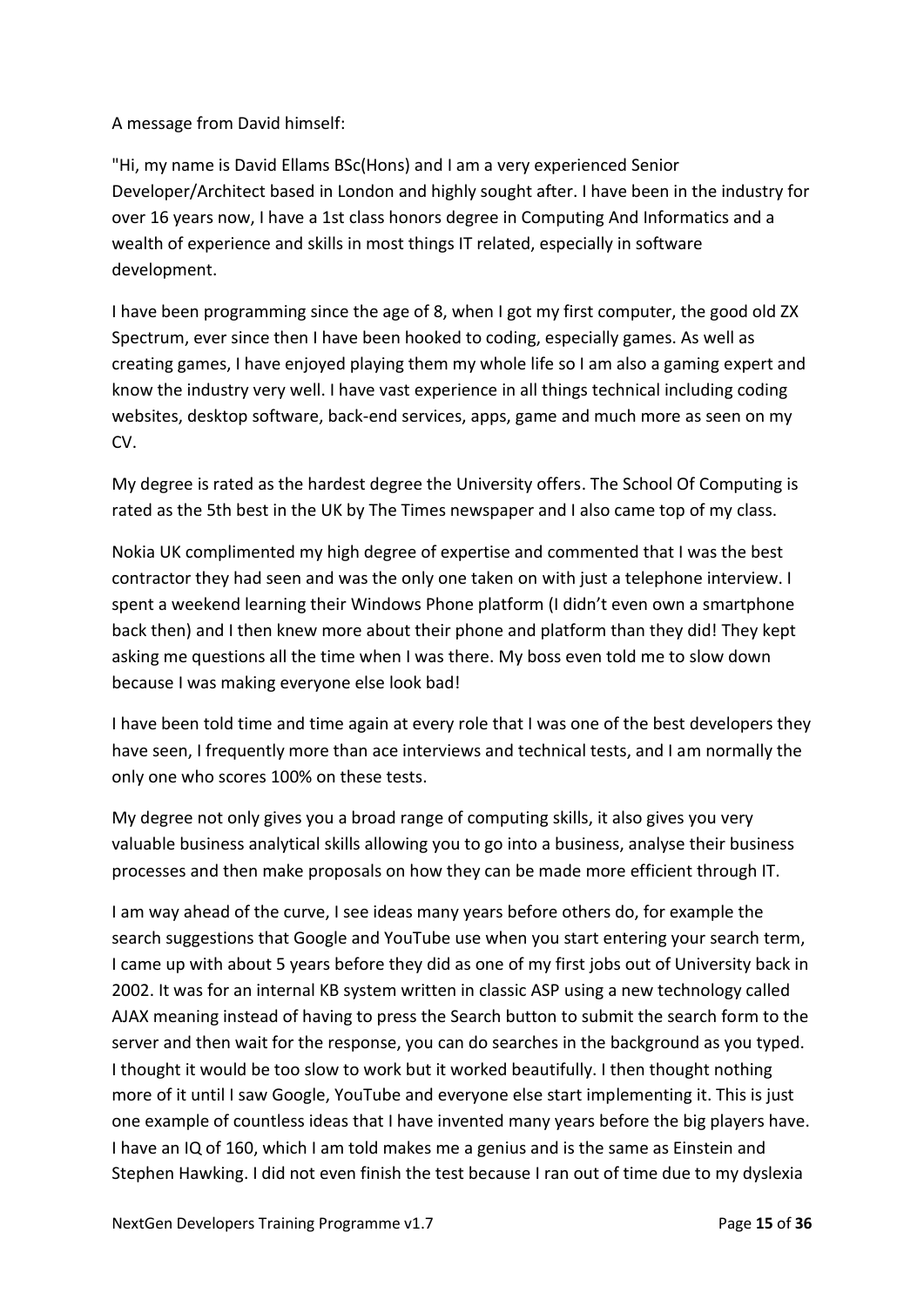and dyspraxia, which means I am sometimes a slower reader and take more time to absorb the information. IQ tests are however not a very accurate way to measure someone's true potential because it only measures the left brain which is the logical and language processing centres. The left brain acts as a serial processor but the right brain is much more powerful and acts as a parallel processor, it is like a quantum computer and is responsible for our creativity, image processing, music, art, etc. I am also highly creative (I think up new ideas for apps, games, etc almost on a daily basis) as well as being highly analytical (left brain), this is what makes me so good at my job.

I have worked with or for all the big names such as KPMG, Nokia, Microsoft, The Daily Mail Group (DMG), BBC, European Parliament, HSBC, HM Land Registry, News International (The Times, The Sunday Times & The Sun), Business Link, Environmental Agency, Ordnance Survey, BP, Wiltshire Farm Foods, Regus, Crystal Reports, TD Waterhouse, Natwest, Royal Bank of Scotland, Hargreaves Lansdown, Aon, National Blood Service, William Hill, Optimus, NHS, DVLA, Camelot, IRIS Software, Syngenta, JPMC (JP Morgan Chas & Co), Volvo, TwoFour, Stralfors, Mears, Landmark (part of the DMGT (Daily Mail) group), British American Tobacco Company, DSCallards, a UK Government Charity & Kantar World Panel plus many more as can be seen on my CV here:

### <https://www.linkedin.com/in/david-ellams-77132142/>

I only say all of this not to boast but to show you're investing in the best of the best and to prove my credentials as well as showing what someone with autism can do. I receive over 30 emails and over 5 calls a day with job matches from agencies due to being so highly sought after.

I have never been run by money and gave my money to charities and to my poor family and friends but this was not enough for me so in 2011 I created NextGen Software Ltd to start creating apps & games to help make the world a better place. I wanted to use my gifts for good rather than helping the rich get richer and the poor get poorer. I am run by love because I know money cannot buy happiness

I burnt out in 2013 working long contracting hours in the day and then working on Yoga4Autism & NextGen Software in the evening and weekend without ever having a break. I was so driven to help make the world a better place. I was bedridden and could not walk or talk for months, it then took over two years using yoga to rebuild my strength and energy. This is a testament to one of the many positive traits of autism in that we never give up and have unlimited determination. I am an advocate for Autism and I enjoy do inspiring & empowering talks at shows, schools, homes, etc giving hope where there was previously none, painting autism in a positive light, which is needed when it has previously been seen as a negative. I now wish to help others who are where I use to be, then offer them all free training and jobs to help make the world a better place for all..."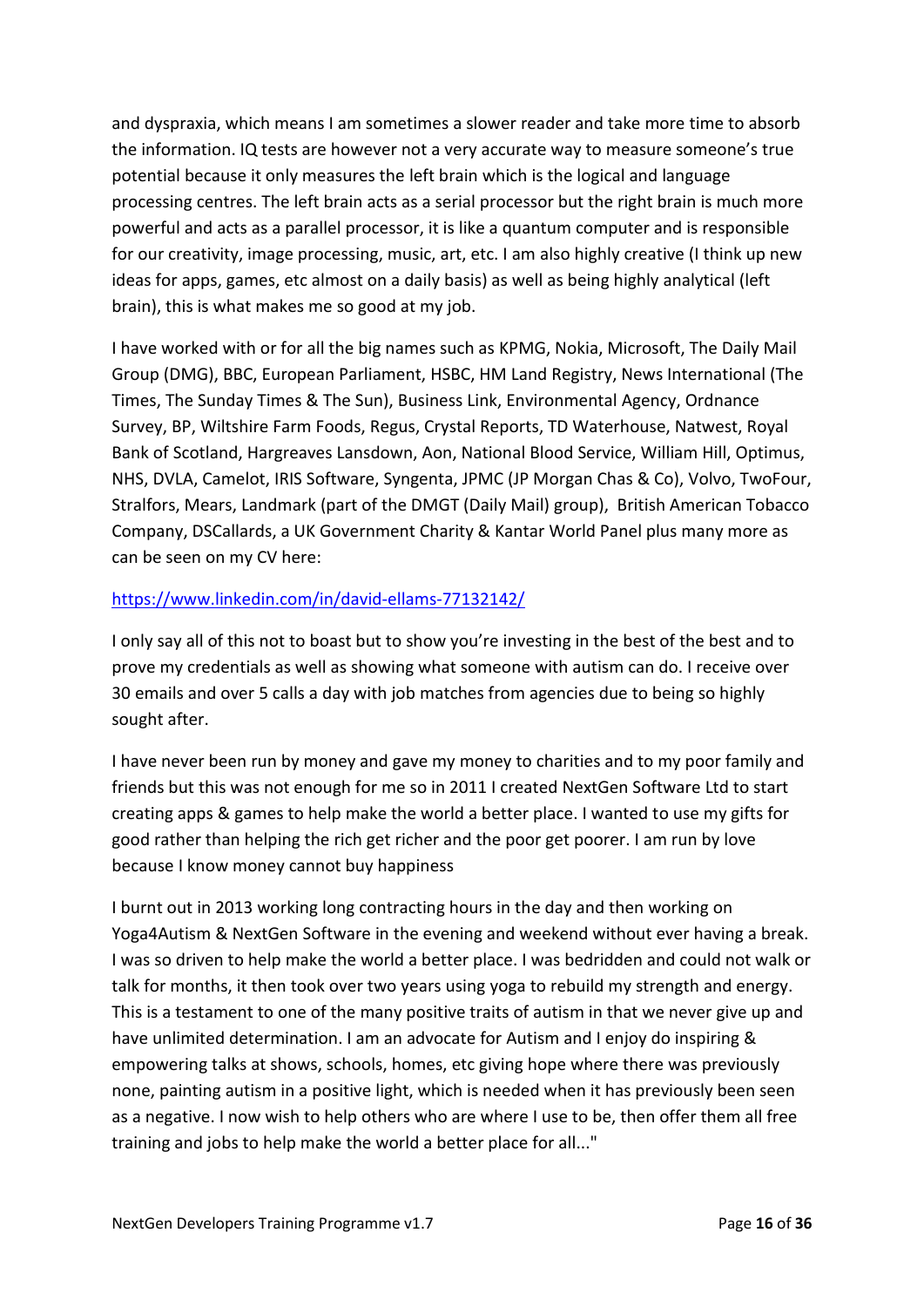This game and the games/apps to follow will show the world what people on the spectrum are capable off. We are also looking for other people on the spectrum (who will also be as gifted as David in the IT field) who wish to help create this revolutionary game... The plan is to free them with the yoga, meditation and mindfulness and then offer them free training and jobs...

Please contact us on [ourworld@nextgensoftware.co.uk](mailto:ourworld@nextgensoftware.co.uk) if you wish to get involved.

## <span id="page-16-0"></span>**Best of both Worlds**

Degrees are often criticised for being outdated and not reflecting the current IT industry but do give good solid computing foundations to build upon. This is why we offer the best of both worlds, the best parts of the structured foundations from a degree coupled with the latest trends and technologies in the market place.

Degrees are also **expensive** and putting yourself or someone through University can be very costly these days. To save all the debts, stress, years & tears, we will provide the best bits from the top rated computing/business degree in the country for **FREE**!

## <span id="page-16-1"></span>**We have a solid 20 years' experience designing applications (directly or indirectly) for a number of big names**

Part of the training will include valuable lessons learnt from all these big names adding more skills and experience to your toolbox.

## <span id="page-16-2"></span>**We are providing arguably the best training in the country for FREE!**

David was the top of his class for the hardest degree rated by the University of Plymouth, which was rated one of the top five in the country. The School of Computing was also rated at the fifth best in the country by The Times.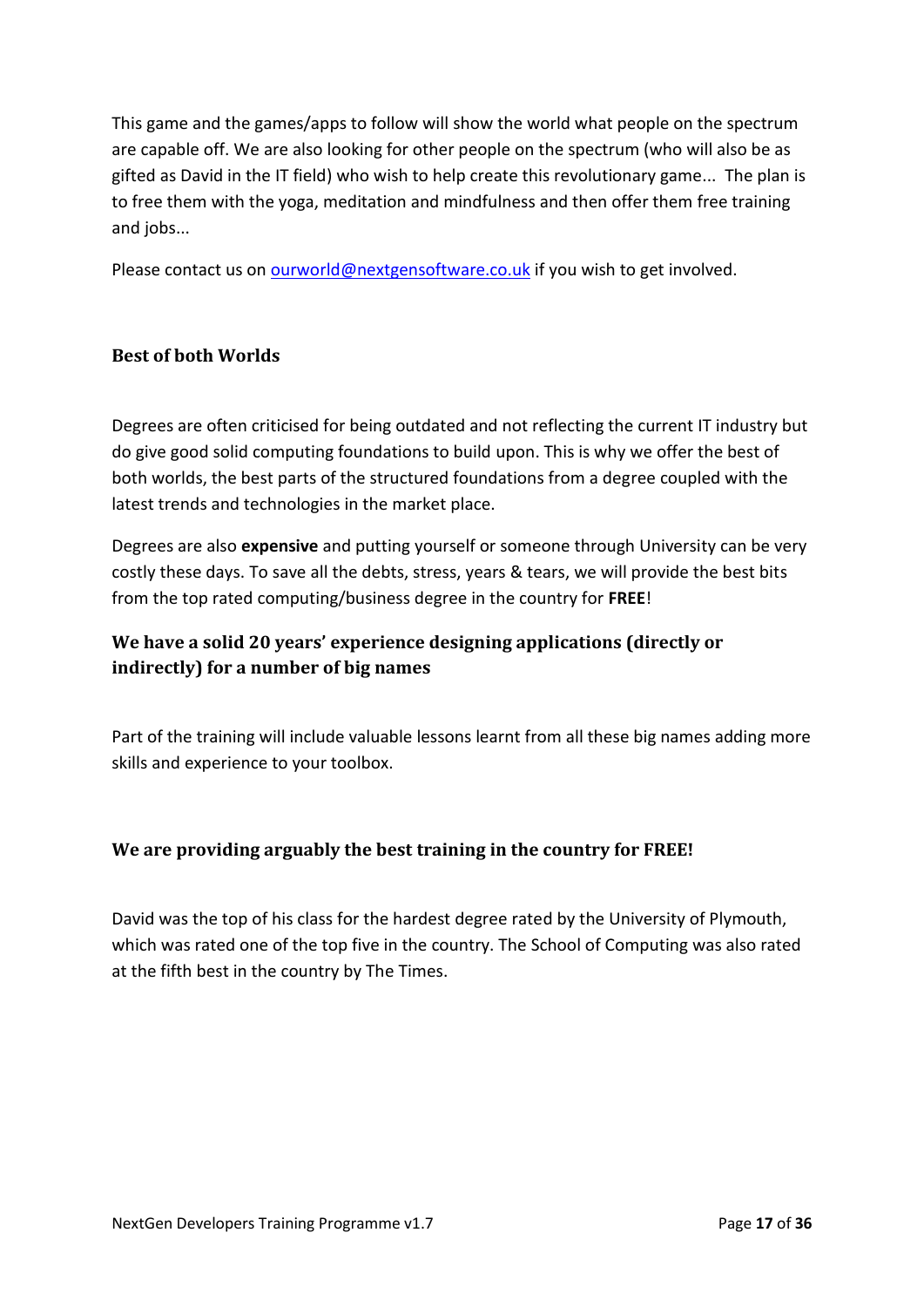## <span id="page-17-0"></span>**What you will get**

#### <span id="page-17-1"></span>**Real world commercial experience**

Part of the practical exercises will be actual real commercial projects you can work on, gaining vital commercial experience in the field. **Employers always love to see real world experience,** some even rate this over any formal qualifications such as degree's.

So the course is a mixture of structured material as well as real world experience, which everyone wants these days. Your time is used reliably and only used to make real projects come alive, projects that can help people and make a difference to the world. Rather than being wasted on boring dull exercises and demo projects that never get to the see the light of day, **this way you feel more productive and feel you really are contributing something and really are making a difference, even whilst training!**

#### <span id="page-17-2"></span>**Earn while you learn**

Once you have reached a certain proficiency level, you will even start getting paid while you continue to learn and grow!

### <span id="page-17-3"></span>**Conscious Programming Methodology (Balanced healthy lifestyle)**

As always in life, you need to maintain a healthy balance between work and play, we like to combine these together. As part of our daily working and training best practices we use a combination of yoga, meditation and mindfulness practice.

We take regular breaks away from the computer desk as well as keep people aware of their body, posture and breathing, even whilst working, this is just part of the new **Conscious Programming Methodology** that NextGen Software will be introducing to the rest of the world very soon...

**Expect a lot of groundbreaking, trend setting projects to be rolling out from NextGen Software in the future...**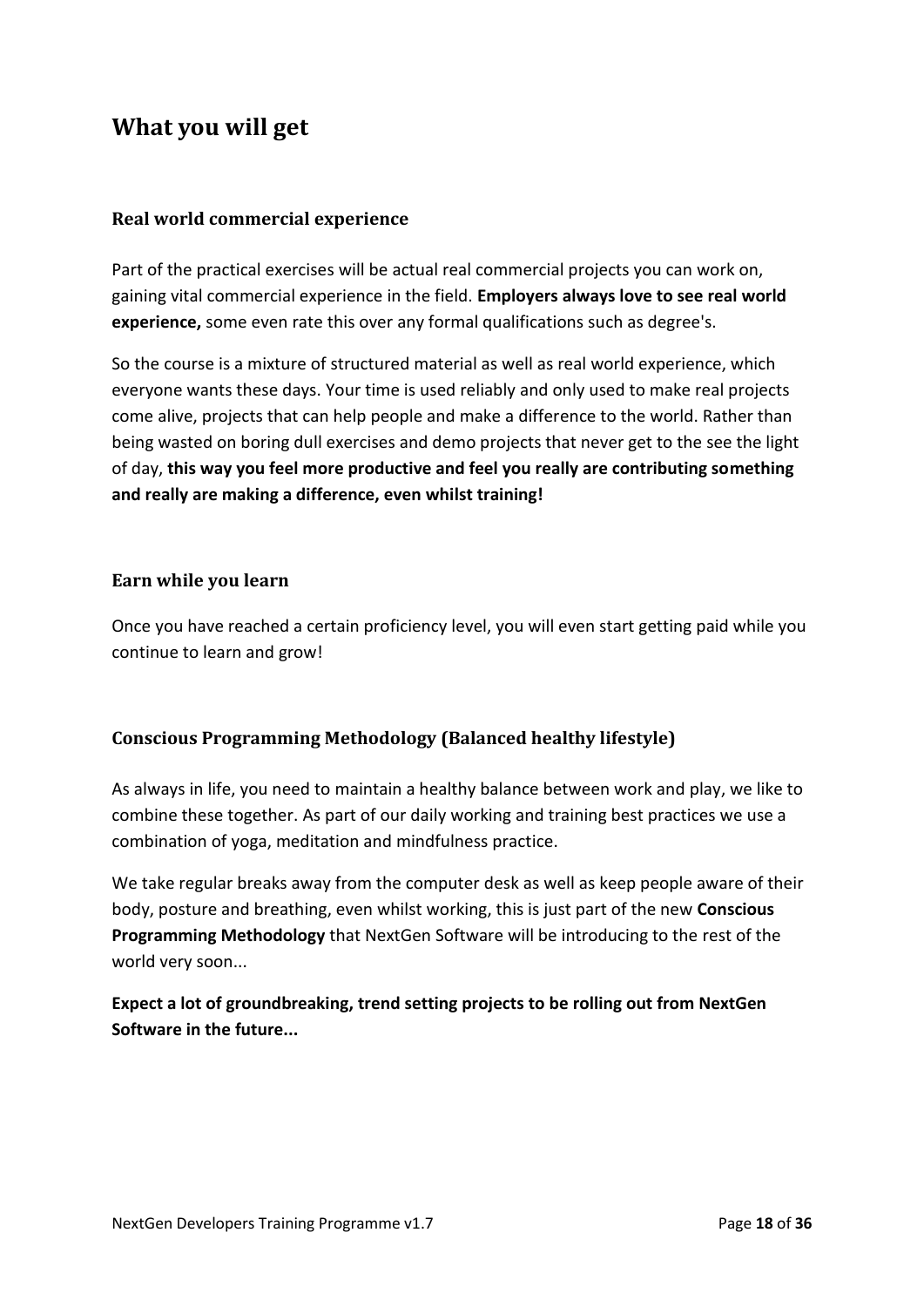## <span id="page-18-0"></span>**Help your local community**

This will also help your local community by getting kids off the streets making people feel safer and giving future job prospects to those who would normally not have any. It will also help give kids something positive to focus on, which will not only better themselves, it will also help the rest of the community, country and world by helping bring into reality our shared vision of our new world where there is peace over war, where we are all connected and united as one over being separated, where love is the predominate force over fear. Help increase the standard of living within your community.

### <span id="page-18-1"></span>**Help your country**

This will also help bring unemployment down, help the economy recover as well as help fill the highly skilled labour/specialist deficit in the country. Eventually we will expand into other countries and then we will also help them in the same way.

### <span id="page-18-2"></span>**Release your creativity and imagination!**

Here at NextGen Software, we actively encourage you to be as creative and imaginative as possible. We already have a ton of awesome ideas, but are always happy to hear on ways to improve them further or perhaps even brand new ideas we haven't thought of yet! **If you do come up with a novel successful idea, you will be fully credited for that idea, such as a game or app** for example. You will also win a reward such as a relaxing tranquil holiday or perhaps a large cash reward. You will also of course earn karma and receive the Genius badge/reward in the OASIS/Our World!  $\circled{c}$ 

### <span id="page-18-3"></span>**Rewards/Incentives**

As touched on above, we will also offer rewards as incentives for completing various modules as well as extra rewards for getting high marks or for making a significant contribution to one of our commercial products. These may range from a gift voucher or tickets to a luxury holiday and high cash rewards. You will again receive karma and badges/rewards to level up your avatar in Our World/The OASIS.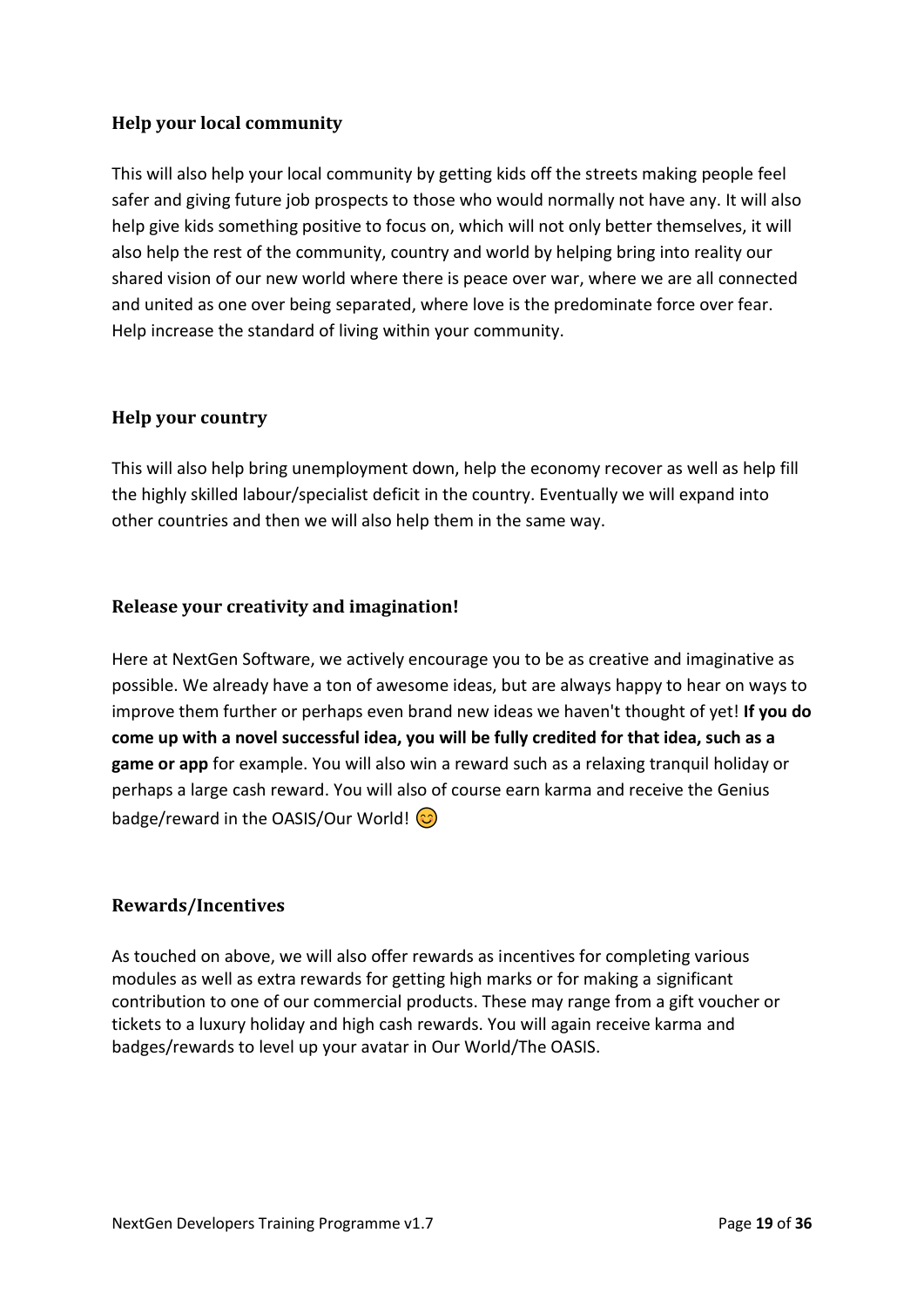## <span id="page-19-0"></span>**We help find your strengths and Gifts**

Everyone has their own special and unique strengths and gifts, we want to help you find yours. We can then work with you to hone and develop these further. Likewise, we can help identify any weaknesses and work with you to turn these into your strengths.

### <span id="page-19-1"></span>**Courses tailored to YOU so you can achieve your FULL potential**

The course is tailored around **YOU** as an individual, we can find what modules and training techniques work best for you. Likewise, we can find what roles would best suit you and work with you to help **achieve your full potential.**

#### <span id="page-19-2"></span>**We want YOU to succeed**

We want you to succeed and we are here every step of the way to ensure you are...

### <span id="page-19-3"></span>**State of the art learning and teaching techniques**

We have teamed up with our partners Myndwise to make our teaching techniques even more effective so we can actually record real-time performance metrics and then adjust the content and techniques to optimise the learning process and enable you to become the best you possibly can be.

#### <span id="page-19-4"></span>**Flexible Modules - Do what YOU want to do**

The beautiful thing about our training is that it is **totally flexible and is tailored to what YOU want to do,** so many courses out there do bits and pieces of what you want but another one does some other bits of what you want to do. If only you could pick the bits (modules) you wanted to do from both and not have to do all the other boring bits you don't want to do.

Well, we are pleased to say, now you can...

#### <span id="page-19-5"></span>**No Time Restrictions - Fit around your life, not the other way round**

There are also no time restrictions so you are free to fit the course around your life and just fit in what you can when you can. But remember the sooner you complete a certain amount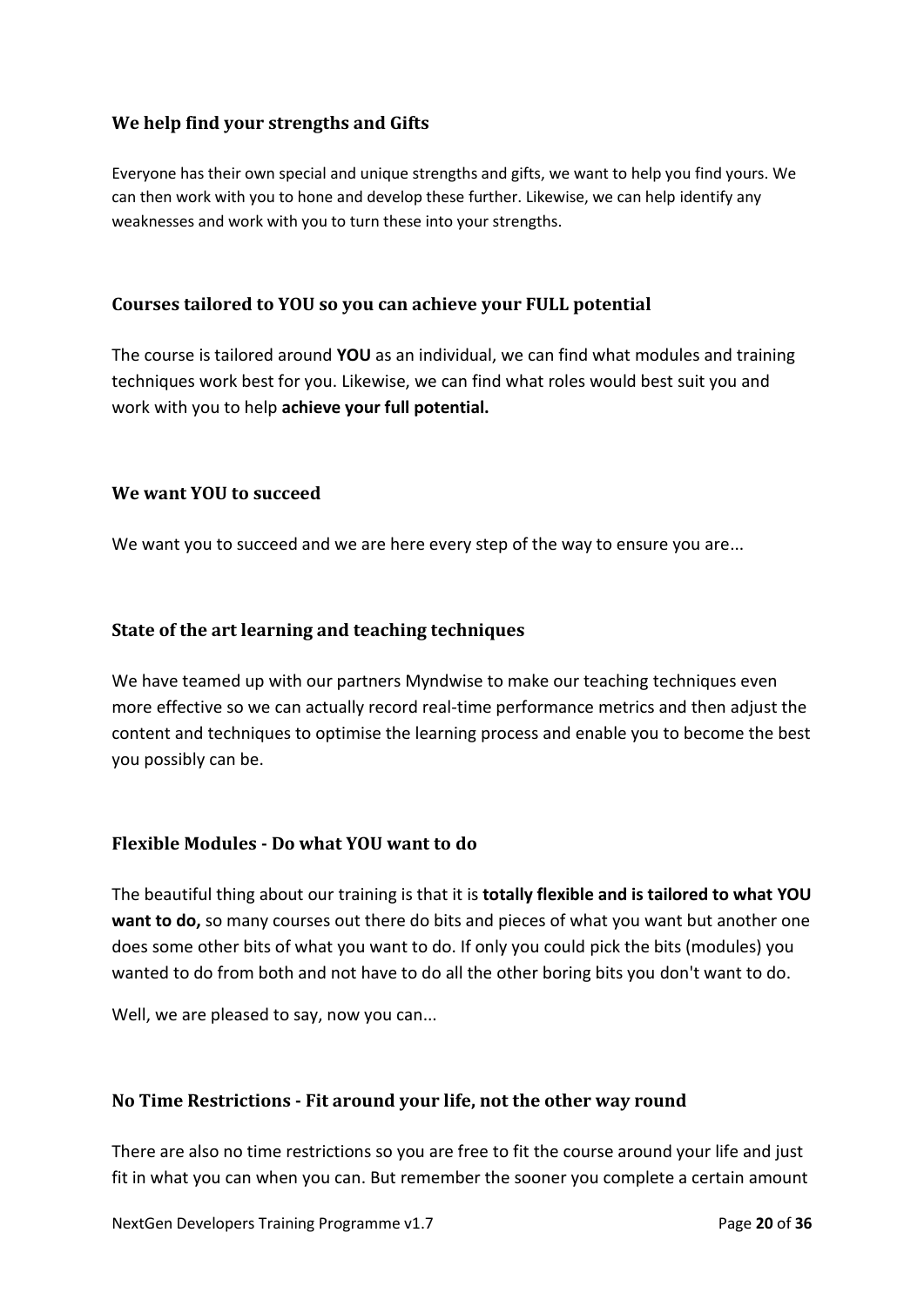of modules, the sooner you will start earning while you're learning, the more you complete, the more you get paid...

### <span id="page-20-0"></span>**No Previous experience or qualifications required**

You do not need any qualifications or previous experience, all you need is a willingness to learn and commitment, we will take care of the rest..

### <span id="page-20-1"></span>**Work From Home**

Since the course is entirely online to begin with, you can work within the comfort of your own home. This will make it easier to fit it around your busy house life.

## <span id="page-20-2"></span>**Healthy Living Training**

Taught valuable practical healthy living guidelines such as nutrition, exercise, mediation, mindfulness, being with nature & yoga. These are fully integrated into the training programme and daily working practices.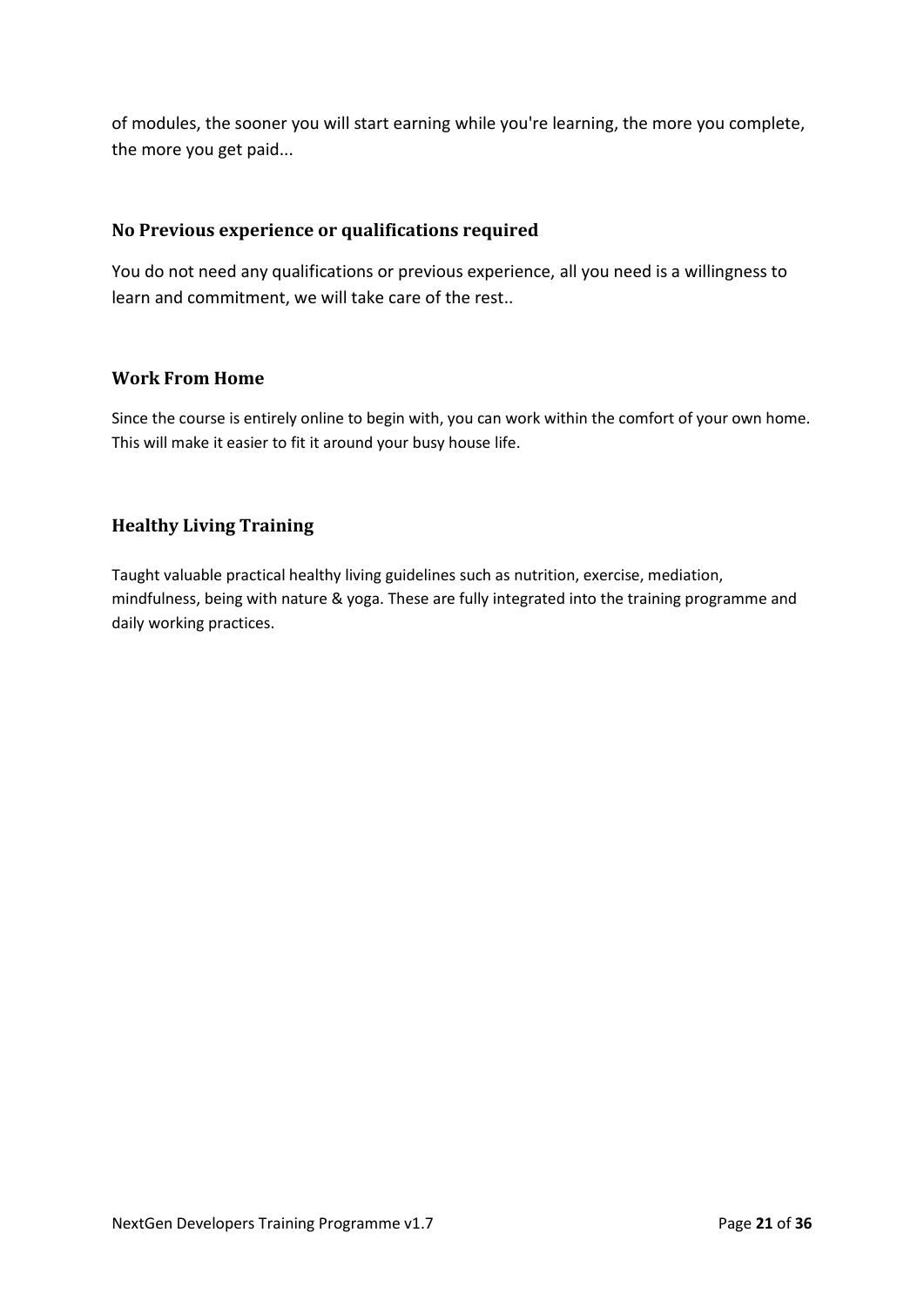## <span id="page-21-0"></span>**Working for NextGen Software**

Hopefully by now you have seen what an awesome place NextGen Software is to work for and you are reaching for the phone or keyboard right now! But in case you are not, here's some more reasons to chew over.

## <span id="page-21-1"></span>**29 REASONS WHY WORKING WITH US WILL HELP YOU, YOUR FAMILY, YOUR COMMUNITY, YOUR COUNTRY AND THE WORLD:**

## <span id="page-21-2"></span>1. **FREE Training**

Receive the best training there is, please see our training programmes for more information on this.

### <span id="page-21-3"></span>2. **Rewards/Incentives**

Ranging from vouchers & tickets to luxury holidays & large cash rewards. Win rewards for certain achievements such as doing some outstanding work or maybe coming up with an awesome idea. These can range from tickets, vouchers, health and fitness gifts to a tranquil holiday and a large cash reward.

### <span id="page-21-4"></span>3. **Very relaxed and friendly down to earth working atmosphere.**

We see all of our employees more as family and friends and encourage equality, initiative, teamwork and of course imagination & creativity.

### <span id="page-21-5"></span>4. **FREE Yoga, meditation and mindfulness sessions.**

These are actually built into your working day so you do not need to try and find any of your own time to fit it all in. It is important to break the day up with regular exercise, meditation, yoga, etc. This helps maintain a healthy lifework balance as well as of course making you more productive. Happy & healthy bodies and minds make better developers. ;-) But we do it because we actually **really care about ALL of you,** the rest is just a bonus!

## <span id="page-21-6"></span>5. **FREE Daily fruit**

We really do want to keep you healthy!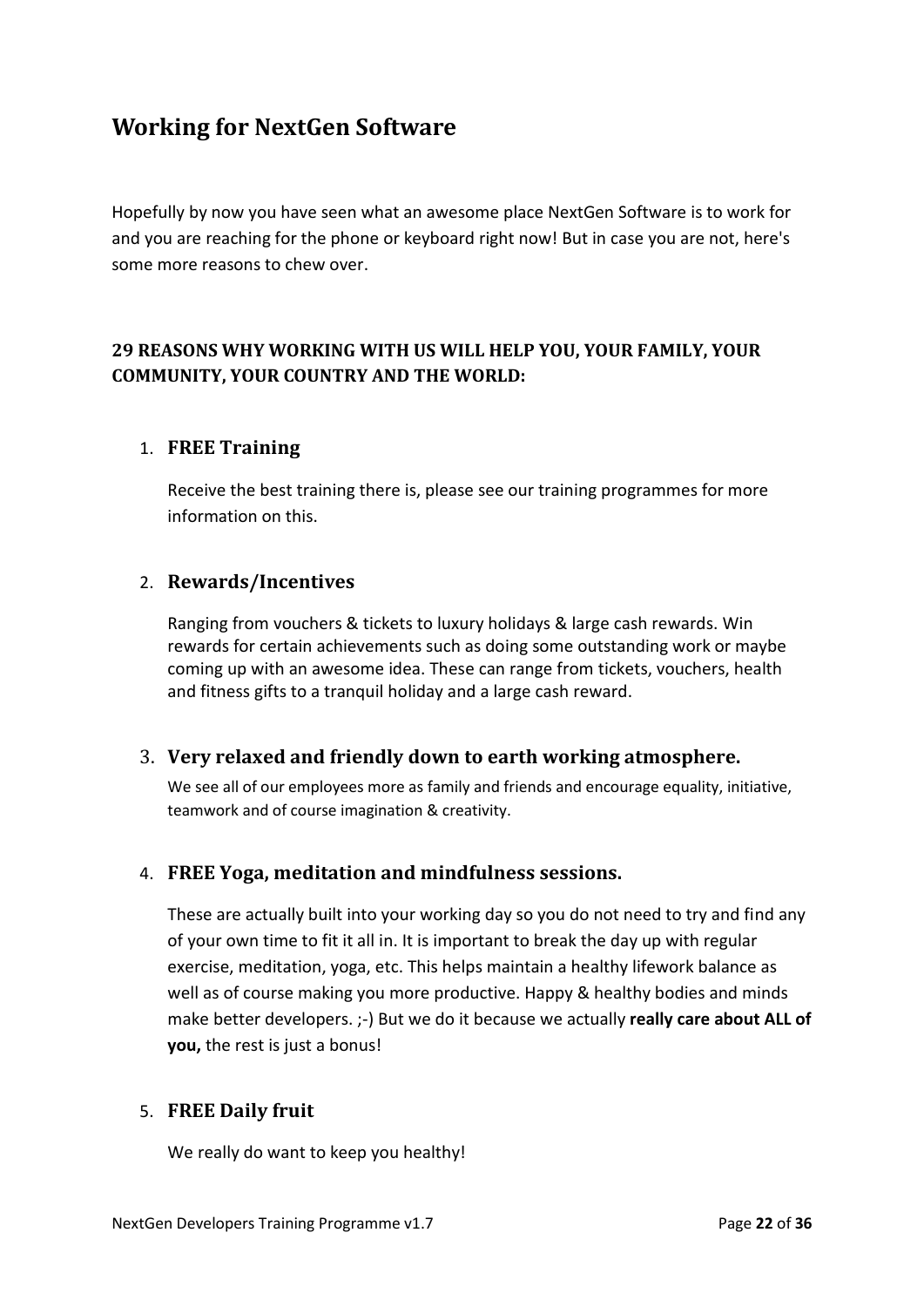### <span id="page-22-0"></span>6. **FREE Breakfast, Lunch & Dinner**

We will also provide a FREE healthy breakfast, lunch and dinner to all employees. The food will be fresh organic food from local food markets instead of supermarkets so helps the local community further, and also makes our employees as healthy as possible.

### <span id="page-22-1"></span>7. **Be your own boss**

We actively encourage you to be a self starter, self reliant, self motivated and we want to help grow you as a person as well as a top rate developer. We want to give you the freedom to let your creativity and imagination run wild! We want to help improve your confidence and self esteem too.

## <span id="page-22-2"></span>8. **Every voice is heard, and everyone is treated equally**

Since we are all equal and are one, working towards a common goal of helping as many people as possible whilst making it fun at the same time! We see you all as equals, regardless of backgrounds, casts, class, religions, origins, etc we see you all as the same, as equals.

## <span id="page-22-3"></span>9. **True Flexi Time**

You can really work your own hours, fit your work hours around your life, not the other way round.

### <span id="page-22-4"></span>10. **Flexi Projects**

Work on what you want to work on, so you are not forced to do anything you don't want to do, you can choose to change and work on other projects that are off interest to you. As the saying goes, it's always good to have a fresh set of eyes on a problem...

## <span id="page-22-5"></span>11. **Create your own projects**

You may even have awesome ideas for a new project, if you have something we think is worth making and fits in with our values of helping people and our vision then you can help make your own project. You will be credited in the project and will win a reward. You will also get the opportunity to work on it.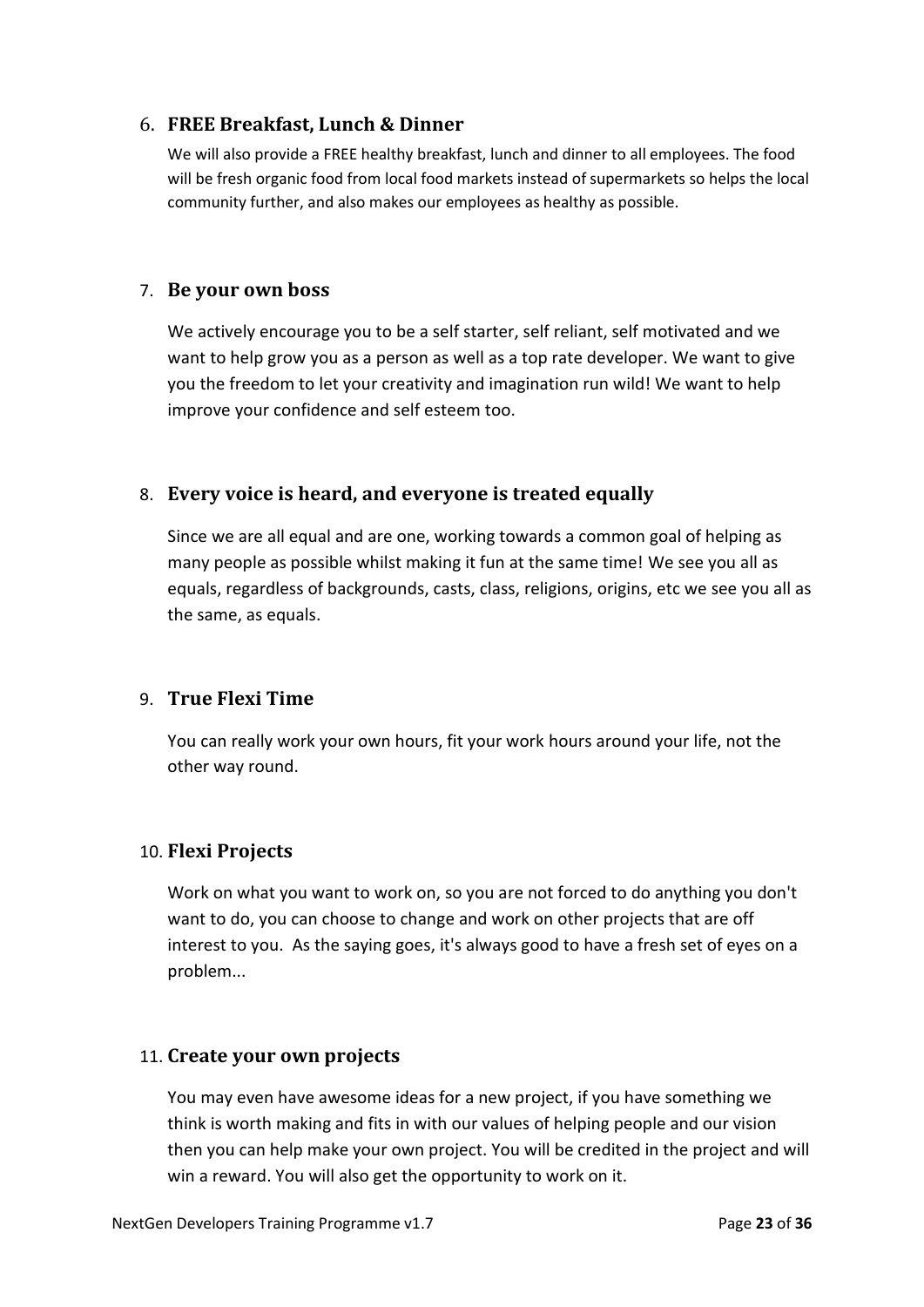## <span id="page-23-0"></span>12.**Friday Afternoon Projects**

Every Friday afternoon you get the opportunity to work on your own project and ideas which can lead to a prototype to demo. If we feel this has potential then you will be rewarded, credited and be given the opportunity to help make it a reality.

### <span id="page-23-1"></span>13. **Help you grow**

We want to help you grow as a person as well as a developer.

### <span id="page-23-2"></span>14. **Treat you as a human being, not a resource**

We see you all as perfect human beings just the way you are, and so we treat you as such, we see you all and us as equals, period.

### <span id="page-23-3"></span>15. **Identify your Strengths and Gifts and help to develop them further**

Everyone has their own special strengths and gifts, and we can help you discover and find yours, we want to help you become the best you possibly can be.

### <span id="page-23-4"></span>16. **Flat Management Structure**

We operate a flat management structure where we are all treated equally and we operate on the same level and deeply respect each other regardless of anything in the past or in the present. We say management but we see us more as mentors who support, guide and encourage each of you to be the best possible human being you can be.

We see you **ALL** as co-creators of our new world, we do not want to enforce the traditional boss/manager hierarchy you see everywhere. We want to work as a tribe and as family to do what is best for each and every individual as well as the collective as a whole.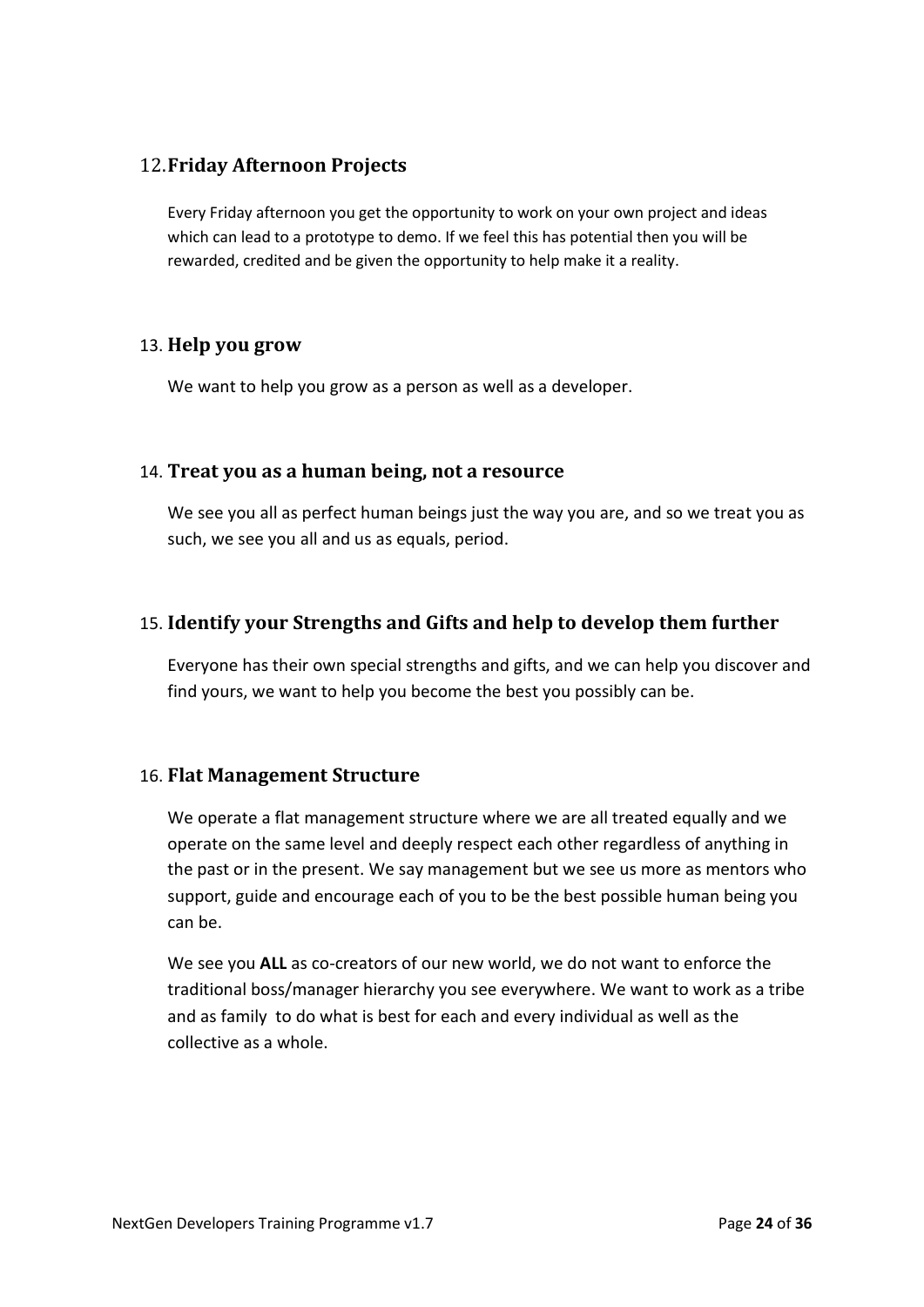### <span id="page-24-0"></span>17. **No unrealistic Deadlines**

You will not have to work to stressful and unrealistic deadlines, we believe that we should all live in the present moment where our focus and the quality of the work we do is at its maximum and is the optimal to be productive and the best developer and person you can be.

### <span id="page-24-1"></span>18. **No stressful Performance Reviews**

We know how stressful performance reviews can be and is not something we do, we simply help the person in any way we can to become the best developer and person they can be. We are more fluid and organic so help you every step of the way and do not wait for 6 months before issues are even raised, let alone attempt to be addressed!

### <span id="page-24-2"></span>19. **Minimal amount of time-wasting meetings**

We feel there should be a minimal amount of meetings, what's the point talking about doing something, when you can just do it? Sometimes the time wasted talking about it, you could have just gone and done it. Of course you need meetings sometimes but not just for the sake of having meetings.

### <span id="page-24-3"></span>20. **Co creating together**

We encourage teamwork and working together helping each other when needed and treating each other fairly, respectfully and equally working towards a common goal of helping as many people as possible around the globe and keeping it fun for everyone at the same time.

## <span id="page-24-4"></span>21. **Work with next generation technology**

As well as working with the current bleeding edge technology, you will also get the opportunity to work on next generation technology, which no-one else has seen yet, let alone used. We also think up new and original ways of using the latest technology already out there.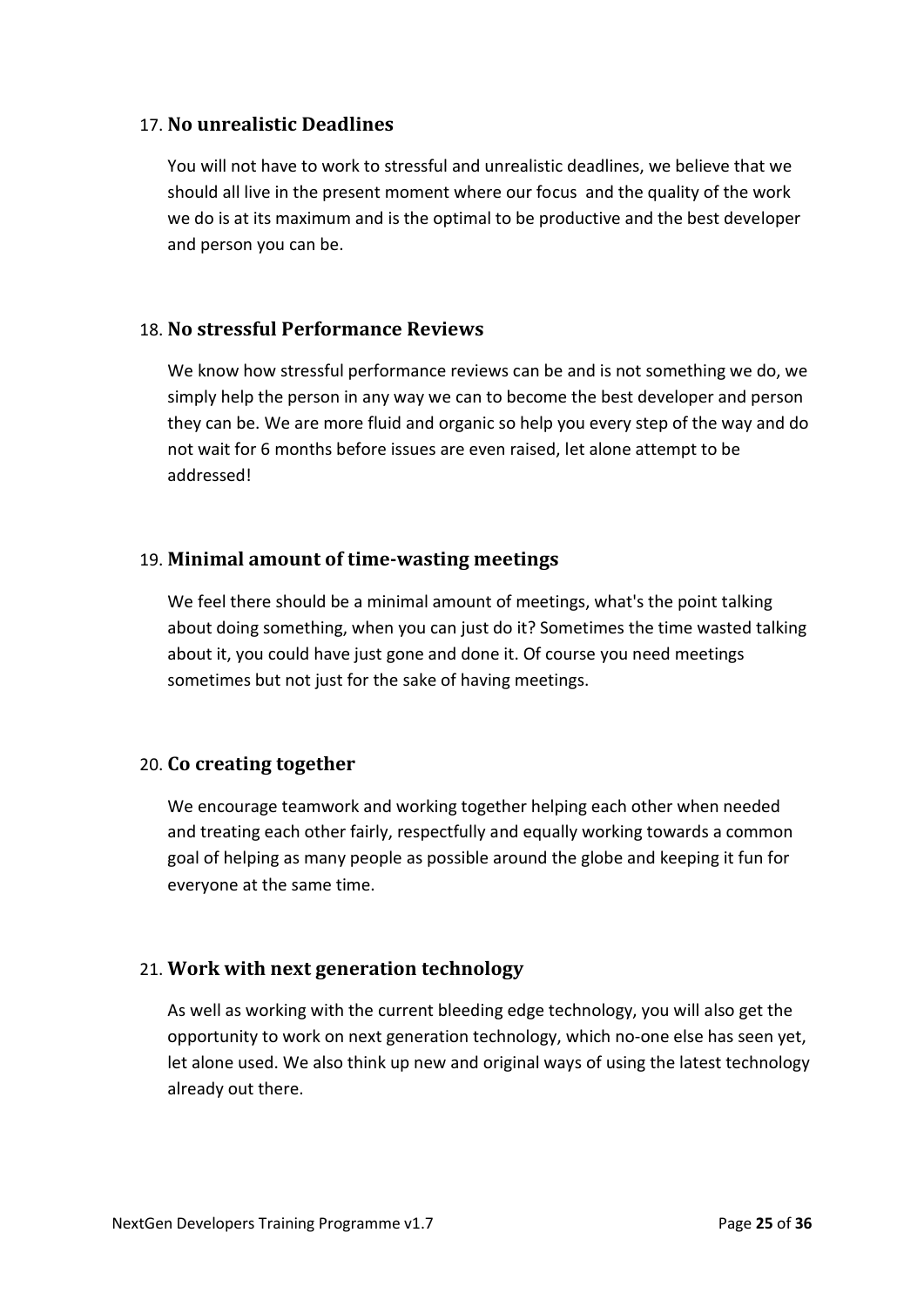## <span id="page-25-0"></span>22. **Help make the world a better place**

As you may have noticed by now, we are all about making a real difference in the world by helping as many people as possible, you could also be part of the team helping people live better more fulfilling life's.

## <span id="page-25-1"></span>23. **Help your community**

By working for us, you will help us with new exciting products and initiatives to help more in your local community such as getting the kids off the streets making communities safer and giving future job prospects to those who would normally not have any. It will help give kids something positive to focus on, which will not only better themselves, it will also help the rest of the community, country and world. Help increase the standard of living within your community.

## <span id="page-25-2"></span>24. **Help your country & economy**

Likewise, you will also help your country and economy recover as we will reduce unemployment and the skilled labour deficit in this country. Eventually we will expand into other countries and then we will also help them in the same way.

## <span id="page-25-3"></span>25.**Conscious Programming Methodology (Balanced healthy lifestyle)**

As always in life, you need to maintain a healthy balance between work and play, we like to combine these together. As part of our daily working and training best practices we use a combination of yoga, meditation and mindfulness practice.

We take regular breaks away from the computer desk as well as keep people aware of their body, posture and breathing, even whilst working, this is just part of the new Conscious Programming methodology that NextGen Software will be introducing to the rest of the world very soon...

**Expect a lot of groundbreaking, trend setting projects to be rolling out from NextGen Software in the future...**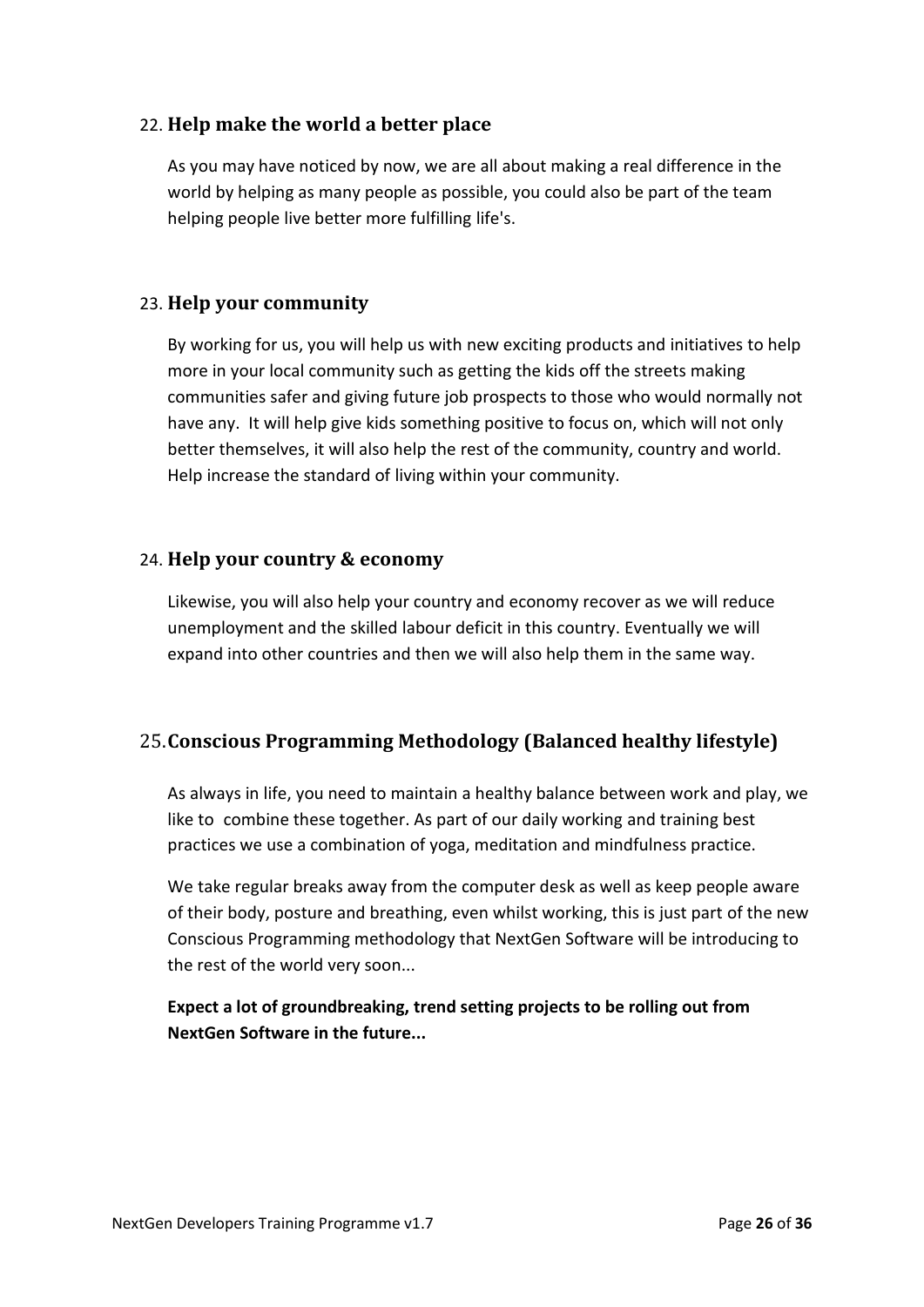### <span id="page-26-0"></span>26.**We have experience of working for or with all the big names**

We have a good 20 solid years of experience in the industry working for or with all the big names including KPMG, Nokia, Microsoft, The Daily Mail Group (DMG), BBC, European Parliament, HSBC, HM Land Registry, News International (The Times, The Sunday Times & The Sun), Business Link, Environmental Agency, Ordnance Survey, BP, Wiltshire Farm Foods, Regus, Crystal Reports, TD Waterhouse, Natwest, Royal Bank of Scotland, Hargreaves Lansdown, Aon, National Blood Service, William Hill, Optimus, NHS, DVLA, Camelot, IRIS Software, Syngenta, JPMC (JP Morgan Chas & Co), Volvo, TwoFour, Stralfors, Mears, Landmark (part of the DMGT (Daily Mail) group), British American Tobacco Company, DSCallards, a UK Government Charity & Kantar World Panel amongst many other big names listed on our website.

**Part of the training you will receive will include valuable lessons learnt from working with all these big names adding more skills and experience to your toolbox.** 

## <span id="page-26-1"></span>27.**Release Your Imagination & Creativity!**

Here at NextGen Software, we actively encourage you to be as creative and imaginative as possible. We already have a ton of awesome ideas but are always happy to hear on ways to improve them further or perhaps even brand new ideas we haven't thought of yet! If you do come up with a novel successful idea, you will be fully credited for that idea, such as a game or app for example. You will also win a reward such as a relaxing tranquil holiday or perhaps a large cash reward.

### <span id="page-26-2"></span>28.**Work From Home**

You have the extra flexibility to work from home if you choose to.

### <span id="page-26-3"></span>29.**We want YOU to Succeed**

We want you to succeed and we are here every step of the way to ensure you are...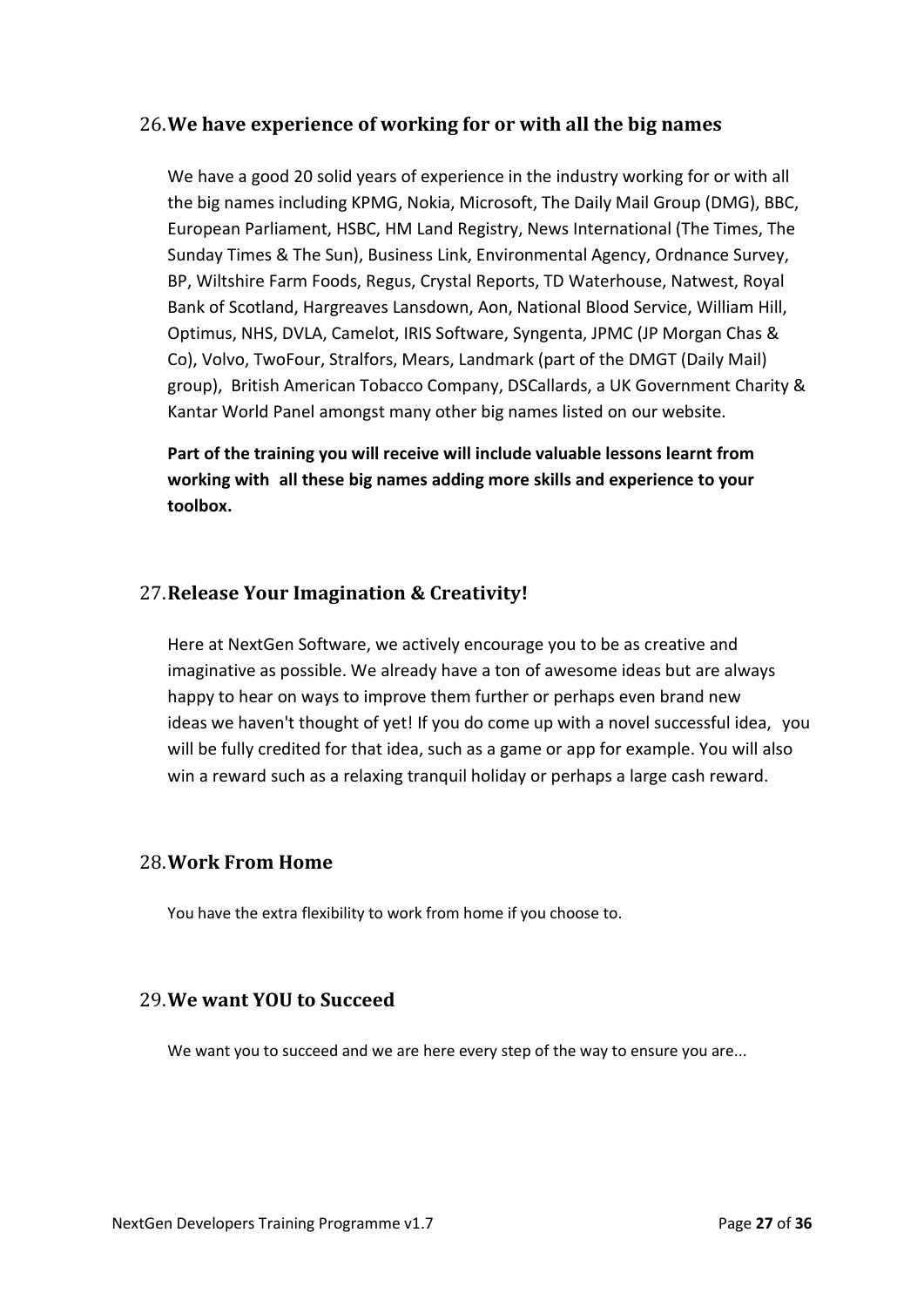## <span id="page-27-0"></span>**The Training Content**

The training will cover a wide range of topics separated into three categories: beginners, intermediate & advanced.

## <span id="page-27-1"></span>**Beginner Modules**

We all have to start somewhere, so this is a good a place as any. This will show you the ropes, the tools you will be using and the basics behind programming. Modules will include:

- **What's a computer?** We really hope you do not need to ask this question, but if you do we will be here to help, support and hold your hand all the way through.
- **The Basics** Welcome to the wonderful world of programming!
- **Mindful Programming**  How to balance coding with mindful practice, we will show the world how people can be much more effective at learning and coding if they balance it with a healthy holistic lifestyle, which covers mindfulness, meditation, yoga, nutrition, etc Each of these areas are explored in more depth in later modules below…

### <span id="page-27-2"></span>**Intermediate Modules**

Once you have learnt the ropes and know the basics, it's time to move onto some real programming! You have a choice at this stage, for which branch you wish to go down. You can choose as little or as many modules as you like, but only one can be done at a time.

You may have a particular area you wish to get into sooner, but you can always come back and pick a different module if you fancy learning something new. Obviously, the more modules you complete, the more choice of exciting ground-breaking projects you will have to pick from.

Some of the modules include:

• **C# 9.0/.NET 5** - The latest cutting-edge programming language from Microsoft, this is in our opinion the best programming language out there. It got its roots from Java but has now matured to something much more powerful, elegant, and joyful to work with. This module is a core module so is a prerequisite before you can do any of the other modules. The OASIS (API) is written in C# as well as all the providers that plug into it so this is an essential core module to take.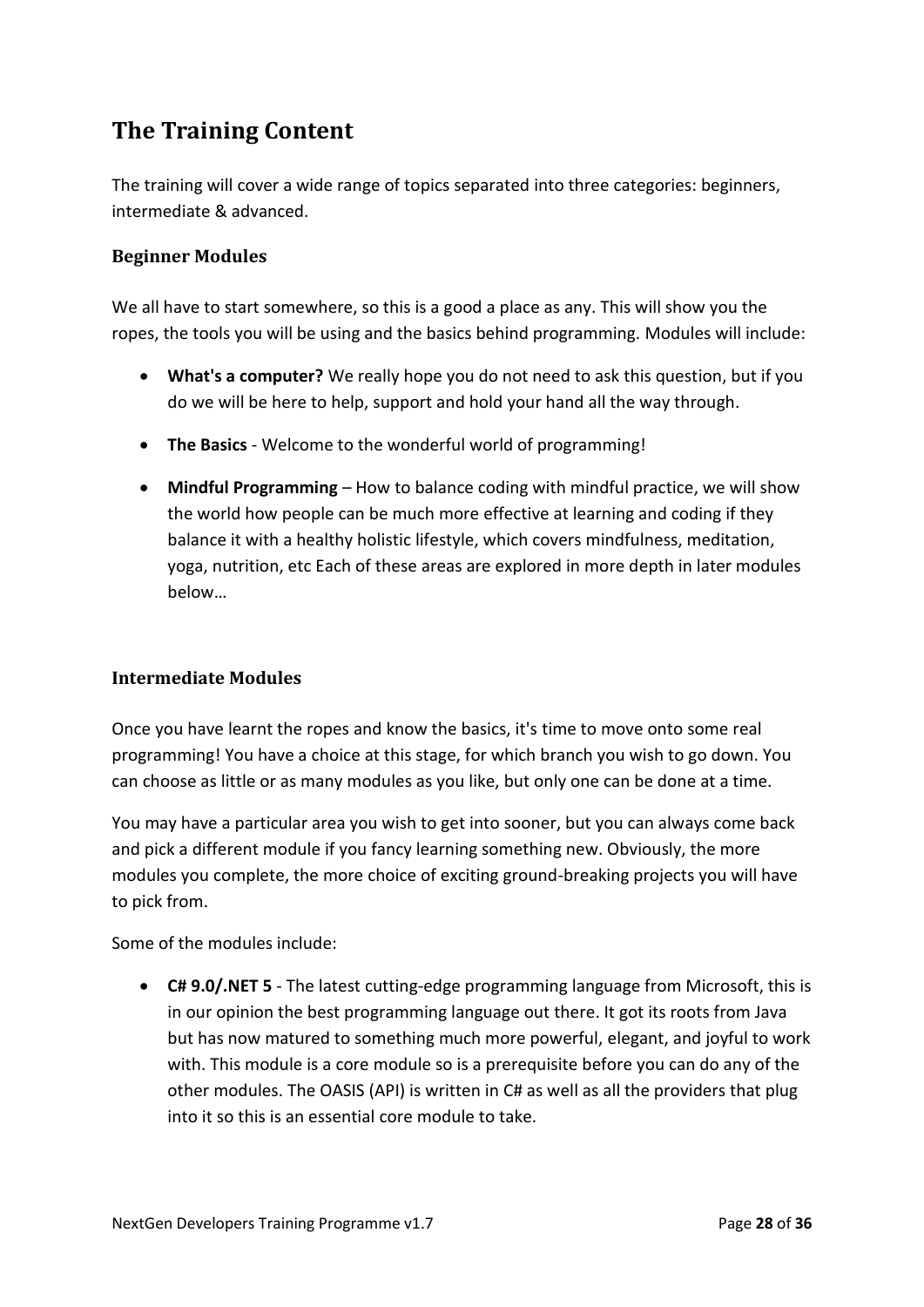- **Unity** This is one of the most popular game engines out there and the majority of smartphone and console games are written in Unity, especially smartphone games. The smartphone version of Our World is written in Unity. The back-end code used in Unity is C#.
- **HTML 5 / CSS 3/ Javascript/ AJAX** Used by the latest cutting-edge websites on every device/platform and browser. These skills will be required for the Web User Interface to the OASIS API as well as the widget/components/plug-ins that plug into existing websites such as WordPress sites.
- **Xamarin –** A very powerful technology built on top of C# allowing you to write code and build User Interfaces that can be deployed to Windows Phone, Android & iOS.
- **Blazor** Learn and help build th[e Blazor](https://dotnet.microsoft.com/apps/aspnet/web-apps/blazor) Web Assembly OASIS API Web Components. Web Assembly is the future of Web Development, giving native performance in the browser, with Blazor you can use the powerful C# language to write ALL of the web client code, something that was not possible before! Blazor/Web Assembly runs across all common browsers and platforms without any additional plugins, etc.
- **React/React Native –** React is a javascript client library use for building modern responsive web sites. Learn more about [React](https://reactjs.org/) is and how we use it to deploy some of our [OASIS API](https://github.com/NextGenSoftwareUK/Our-World-OASIS-API-HoloNET-HoloUnity-And-.NET-HDK) Web Components/Widgets.
- **Angular** React is a javascript client library use for building modern responsive web sites. Learn more about [Angular](https://angular.io/) is and how we use it to deploy some of ou[r OASIS](https://github.com/NextGenSoftwareUK/Our-World-OASIS-API-HoloNET-HoloUnity-And-.NET-HDK) [API](https://github.com/NextGenSoftwareUK/Our-World-OASIS-API-HoloNET-HoloUnity-And-.NET-HDK) Web Components/Widgets.
- **Vue –** React is a javascript client library use for building modern responsive web sites. Learn more about [Vue](https://vuejs.org/) is and how we use it to deploy some of our [OASIS API](https://github.com/NextGenSoftwareUK/Our-World-OASIS-API-HoloNET-HoloUnity-And-.NET-HDK) Web Components/Widgets.
- **Holochain –** Holochain is part of the new decentralised distributed internet. Learn more about [Holochain](https://holochain.org/) and how to build distributed decentralised agent-centric hApps that put the user in full control of their data. This is a core piece of the [Our](http://www.ourworldthegame.com/)  [World](http://www.ourworldthegame.com/) & [OASIS API](https://github.com/NextGenSoftwareUK/Our-World-OASIS-API-HoloNET-HoloUnity-And-.NET-HDK) Architecture.
- **ThreeFold**  Threefold is part of the new decentralised distributed internet. Learn how the [ThreeFold](https://threefold.io/) Grid works and how it is integrated into the [OASIS API.](https://github.com/NextGenSoftwareUK/Our-World-OASIS-API-HoloNET-HoloUnity-And-.NET-HDK) This will be another core piece of the [OASIS](https://github.com/NextGenSoftwareUK/Our-World-OASIS-API-HoloNET-HoloUnity-And-.NET-HDK) API & [Our World](http://www.ourworldthegame.com/)
- **SEEDS –** SEEDS is a payment platform and financial ecosystem to empower humanity and heal our planet. Learn more about the **[SEEDS](http://www.joinseeds.com/)** economy infrastructure and how it is deeply integrated into the [OASIS API](https://github.com/NextGenSoftwareUK/Our-World-OASIS-API-HoloNET-HoloUnity-And-.NET-HDK) & [Our World.](http://www.ourworldthegame.com/)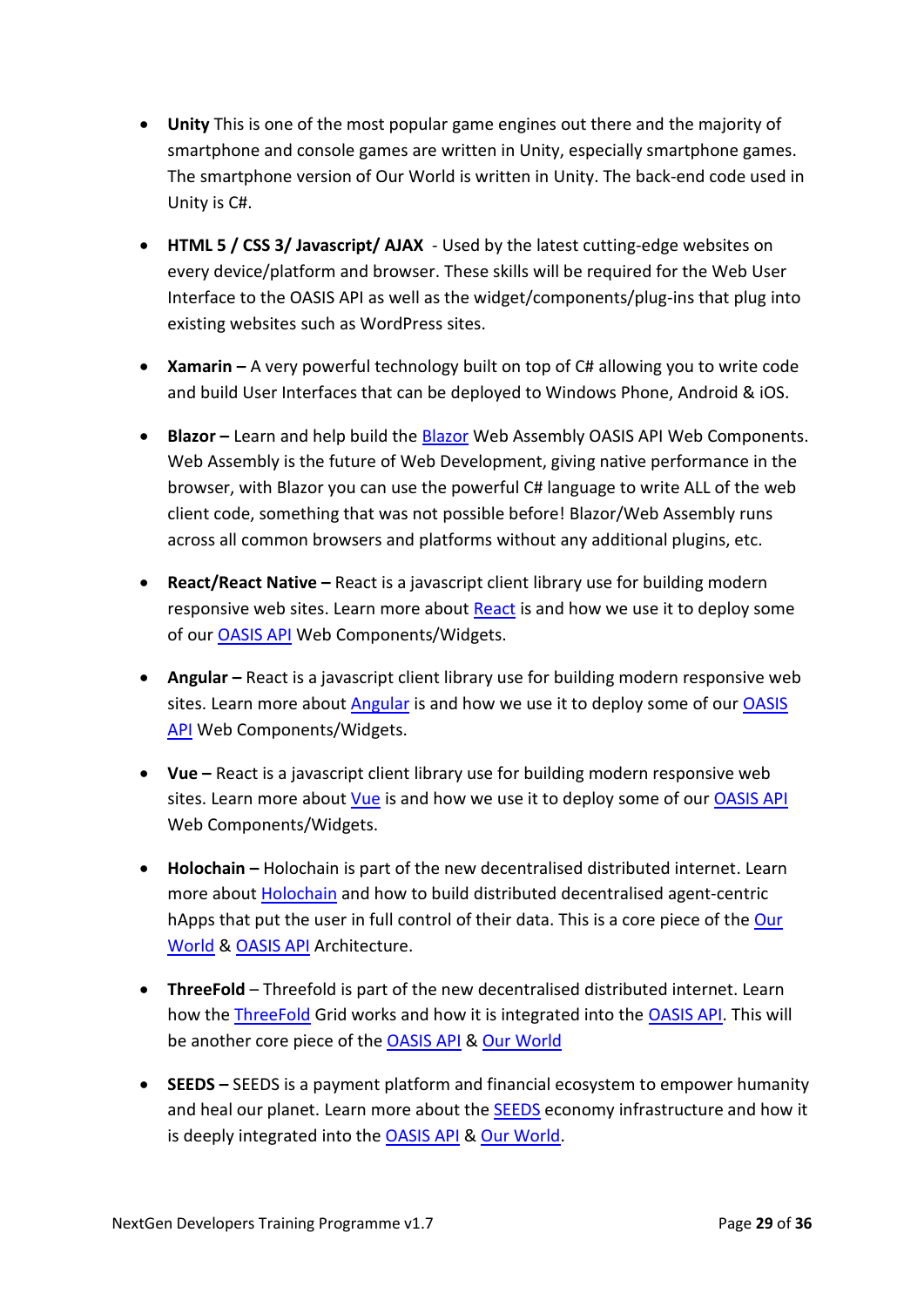- **VERSES Spatial Web –** VERSES Labs provides enterprises, organizations and governments with an extensive suite of integrated technologies that offer powerful spatial rights management capabilities to enable dynamic workflows, verifiable traceability, intelligent automation and collaborative ecosystems that address the need for multi-party privacy, security and interoperability by design. Learn more about the new [VERSES Spatial Web](https://www.verses.io/) is and how it is deeply integrated into the OASIS [API](https://github.com/NextGenSoftwareUK/Our-World-OASIS-API-HoloNET-HoloUnity-And-.NET-HDK) & [Our World](http://www.ourworldthegame.com/)
- **Ethereum Blockchain**  Ethereum is a decentralised blockchain**, l**earn the basics of [Ethereum,](https://ethereum.org/en/) this is one of the core providers integrated into th[e OASIS API](https://github.com/NextGenSoftwareUK/Our-World-OASIS-API-HoloNET-HoloUnity-And-.NET-HDK) & [Our](http://www.ourworldthegame.com/)  **[World](http://www.ourworldthegame.com/)**
- **EOSIO Blockchain**  EOSIO is a decentralised blockchain**, l**earn the basics of [EOSIO,](https://eos.io/) this is one of the core providers integrated into th[e OASIS API](https://github.com/NextGenSoftwareUK/Our-World-OASIS-API-HoloNET-HoloUnity-And-.NET-HDK) & [Our World](http://www.ourworldthegame.com/)
- **Other Blockchains –** Various other blockchains, that will be integrating into the OASIS API will be added to new additional modules coming soon…
- **Animation Specialist -** We really need animation specialists to help bring our amazing creations to life!
- **3D Modeller -** A lot of our creations are in the wonderful world of 3D, if you want to help bring these 3D worlds to life then this is for you...
- **Graphic Designer -** We really need graphic designers to help bring the magic to life!
- **Yoga4Coders**  This module dives deeper into yoga and how it can be used to not only improve your mental, emotional and physical health, but also improve your coding skills by improving your focus, attention & energy levels! Yoga gives you MANY benefits, way more than most people are aware of!  $\odot$
- **Meditation4Coders**  This module dives deeper into meditation and how it can be used to not only improve your mental, emotional and physical health, but also improve your coding skills by improving your focus, attention & energy levels! Meditation gives you MANY benefits, way more than most people are aware of!  $\odot$
- **Mindfulness4Coders -** This module dives deeper into mindfulness and how it can be used to not only improve your mental, emotional and physical health, but also improve your coding skills by improving your focus, attention & energy levels! Meditation gives you MANY benefits, way more than most people are aware of!  $\circled{c}$
- **Nutrition4Coders -** This module dives deeper into nutrition and how it can be used to not only improve your mental, emotional and physical health, but also improve your coding skills by improving your focus, attention & energy levels!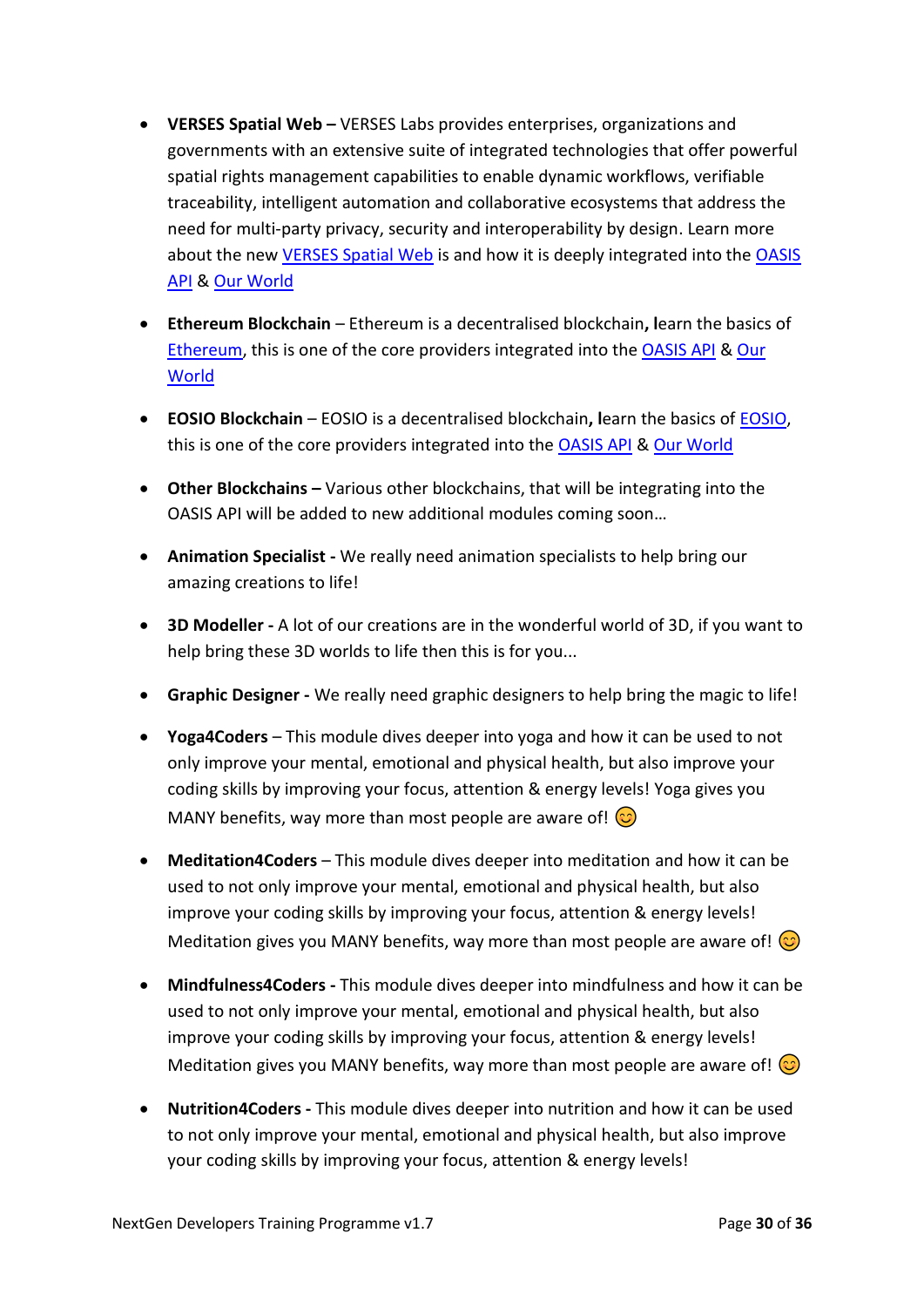- **HolisticLifeStyle4Coders -** This module dives deeper into living a holistic lifestyle and how it can be used to not only improve your mental, emotional and physical health, but also improve your coding skills by improving your focus, attention & energy levels! (හි
- **Dance4Coders -** This module dives deeper into the amazing healing power of dance and how it can be used to not only improve your mental, emotional and physical health, but also improve your coding skills by improving your focus, attention & energy levels!

## <span id="page-30-0"></span>**Advanced Modules**

These are made available once the basic and intermediate modules have all been completed. These will provide more of a challenge to most and will take more commitment, but the rewards will be worth it! You will be working on products that go beyond the bleeding edge and really will be in true R&D territory. You will be one of the proud members of the team that brought massive world changing projects that will go down in the history books...

- **NextGen Real-time Emotional Feedback System (NGREFS)-** This utilises various cuttingedge bio-feedback technologies such as EEG, Eye-Tracking, Face Recognition, Heart Rate Sensor, Heat Tracking, Motion Detection & more!
- **N6i Engine** This is another next generation Top Secret technology, which you will get the opportunity to work with...
- **C++ / Direct 3D** These will be used for our bleeding edge flag ship products, we have one very BIG project planned, which we really do feel will change the world and the way we live, work and play in it. This is the pinnacle in development and we want to get as many of you here as possible, but be warned it is not for the faint hearted! But it will be very rewarding since you will be working with top end **3D engines such as CryTek & Unreal (used in many top AAA games)**.

We also plan to eventually buy the source code off Crytek and then make many more advances with it, just as Valve did with the original Quake Engine in the amazing Half Life series, you wouldn't believe that started off as the original washed out Quake Engine would you?! We feel the same will be said about our engine in time...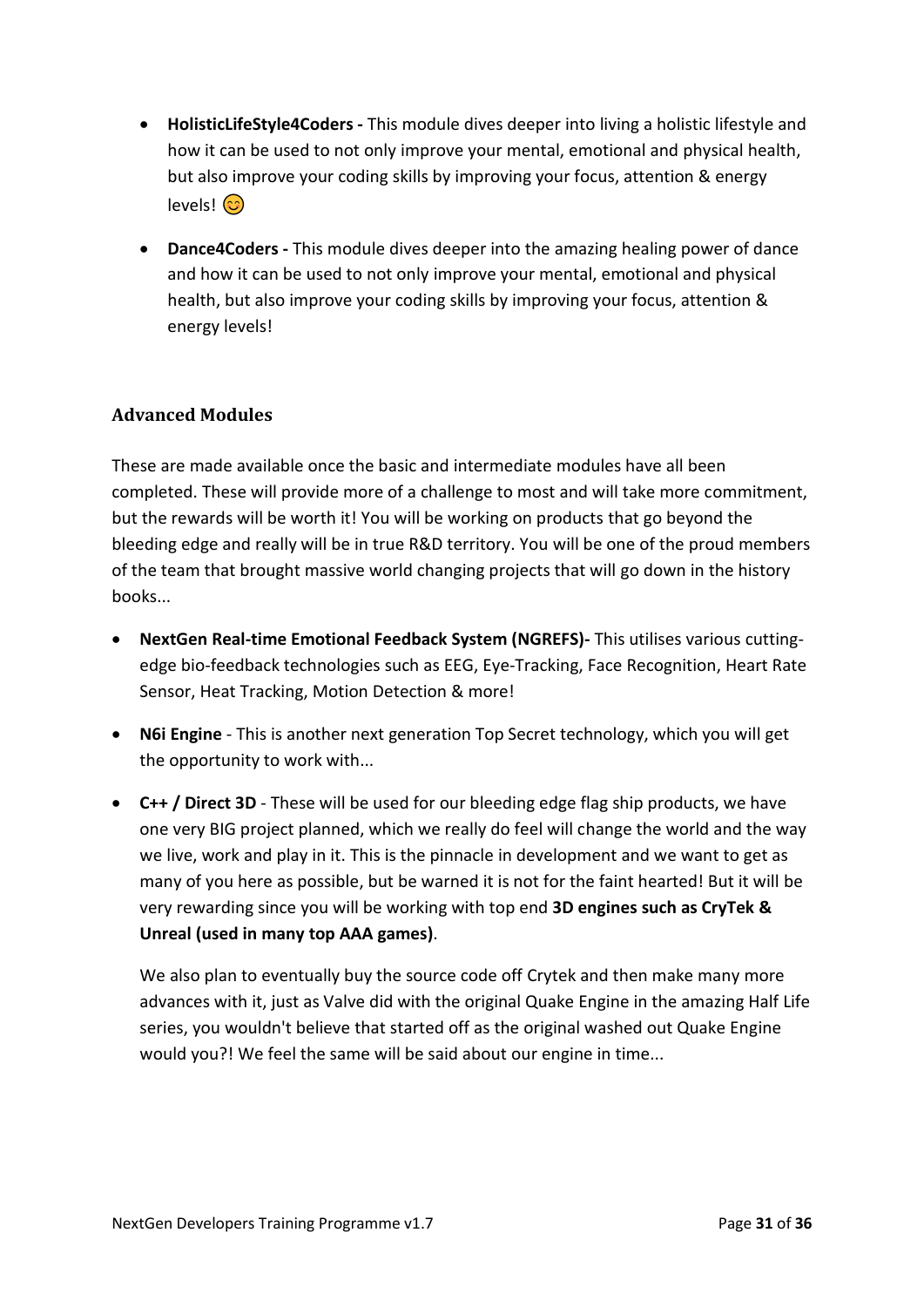## <span id="page-31-0"></span>**What do we get out of it?**

We know what you are thinking, it all sounds too good to be true doesn't it? We know we would be thinking that ourselves, but honestly hand on heart we are completely open and transparent in all our dealings and NEVER have any hidden costs or small print. We have nothing to hide so would invite any legal people to review our terms, what there are of them (very little compared to most modern over complicated companies out there).

All we get out of it is help bringing our life and world changing projects into reality, we want to help as many people as possible and as quickly as possible. That is where you come in, we simply just do not have the extensive and massive resources we would need to bring almost an unlimited number of projects into reality. And that is now, once we grow and get more resource (you we hope), we will have many more ground breaking projects to develop and release. But our flagship product Our World will be our main focus and we need all hands on deck to get this built ASAP! Have you seen Ready Player One? The OASIS seen in that book and film is the closest thing to [Our World](http://www.ourworldthegame.com/) and even that does not do justice for what we have planned... **(B)** 

But with the number we currently have, we thought it was time to stop thinking up ideas and instead get all of the help we can get to help make them a reality. We finally want to start seeing the positive changes we are having on people and the world.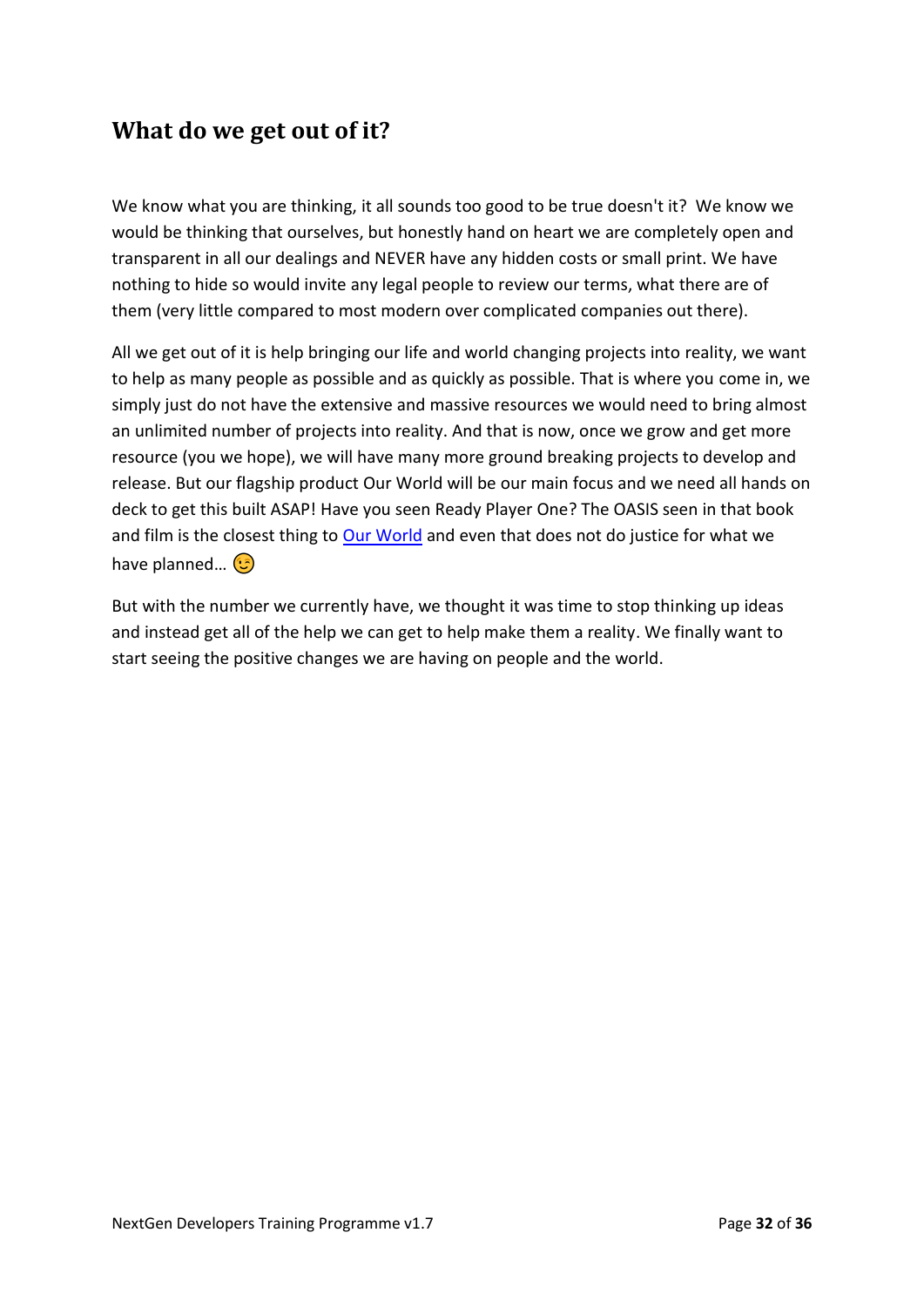## <span id="page-32-0"></span>**Want to get involved and help contribute to the learning material?**

If you would like to get involved and help either write the content for some of our modules or suggest/contribute additional modules then we would **LOVE** to hear from you!

Likewise, if you felt you would like to teach some of these modules, then please do get in touch, thank you.

The beauty of our training courses is that they are for the people by the people. You earn karma (through the OASIS API) for engaging and taking part in the training and earn even more karma if you help contribute the learning material or help teach it.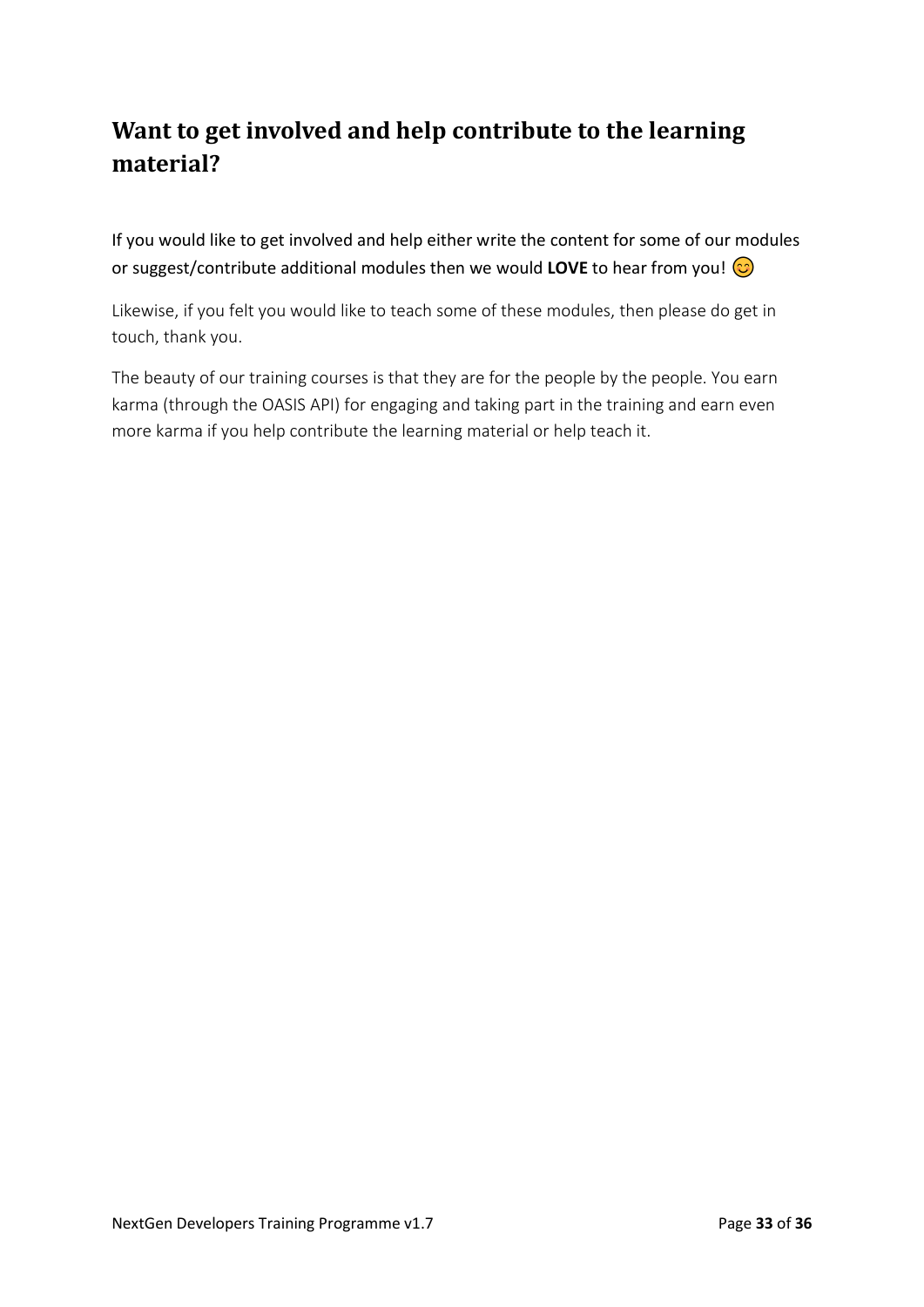## <span id="page-33-0"></span>**Summary**

So, to summarise:

- One of the **BEST** training programmes out there taught by the best of the best.
- **It's FREE!**
- Best of both worlds**:** solid computing/business foundations taken from the best bits of the top computing/business degree coupled with the latest bleeding edge technologies in the industry.
- Valuable lessons learnt working with and for all the big names out there.
- Get real world commercial development experience.
- Trained in and get to work on bleeding edge projects and technologies including XBOX, Kinect motion capture ,PC Gaming, iPhone, Android, iPad, Windows Phone, HTML 5, voice recognition & state of the art NextGen Real-time Emotional Feedback System (NGREFS).
- We have projects planned and in development that are at least 5-10 years ahead of their time making use of new amazing hardware, which has not been used in the mainstream yet!
- Help make the world a better place by helping everyone in it through the use of technology.
- Earn while you learn.
- Flexible training modules tailored to what **YOU** want to do. Simply pick what you want, we won't force you to do parts you don't want to do like most other courses do...
- No time restrictions so you can fit it around your life and make it work for **YOU**.
- Once you are qualified, earn extremely competitive salaries adjusted to your ability. As you grow and continue to learn from the best of the best, then what you make will also increase.
- Get one of the future and up and coming big names on your CV as well as being one of the first to pioneer new technology & hardware.
- Guaranteed a job at the end of the course as well as during the course.
- Conscious Programming Methodology
- Help your local community
- Help your country & economy
- Release your creativity and imagination!
- Rewards/Incentives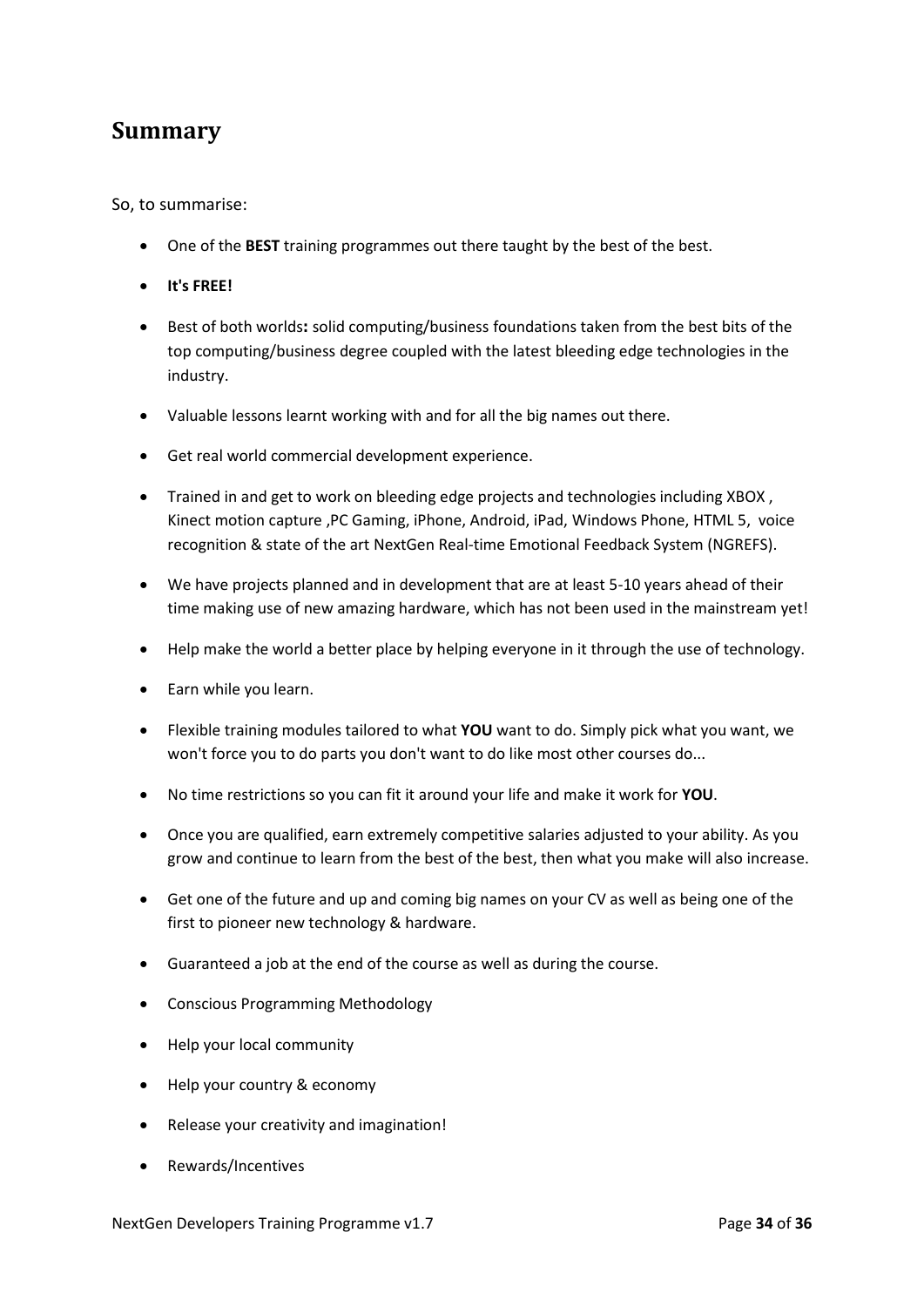- We help find your strengths and Gifts
- State of the art learning and teaching techniques
- Courses tailored to **YOU** so you can achieve your **FULL** potential
- We want **YOU** to succeed
- No Previous experience or qualifications required
- Work From Home
- Healthy Living Training

So, what are you waiting for? **Sign up now** to get started and start making that difference to yourself, your family and the world...

#### **Want to make a difference in the world? What will be your legacy? Ready to be a hero?**

Please come join the Our World Tribe on [Telegram](https://t.me/ourworldthegamechat) o[r Discord.](https://discord.gg/q9gMKU6), we look forward to seeing you there... :)

If you have any questions, please contact us on [Telegram](https://t.me/ourworldthegamechat) or [Discord.](https://discord.gg/q9gMKU6)

#### **TIME TO CREATE A BETTER WORLD…**

In Love, Light & Hope,

The Our World Tribe.

[http://www.ourworldthegame.com](http://www.ourworldthegame.com/) [http://www.nextgensoftware.co.uk](http://www.nextgensoftware.co.uk/) [http://www.yoga4autism.com](http://www.yoga4autism.com/) <https://t.me/ourworldthegamechat> (Telegram General Chat) <https://t.me/ourworldthegame> (Telegram Announcements) <https://t.me/ourworldtechupdates> (Telegram Tech Updates) <https://discord.gg/q9gMKU6> <http://www.gofundme.com/ourworldthegame> <http://www.facebook.com/ourworldthegame> <http://www.twitter.com/ourworldthegame> [https://www.youtube.com/channel/UC0\\_O4RwdY3lq1m3-K-njUxA](https://www.youtube.com/channel/UC0_O4RwdY3lq1m3-K-njUxA)

Join The Our World Tribe/Dev Requirements [https://drive.google.com/file/d/1b\\_G08UTALUg4H3jPlBdElZAFvyRcVKj1/view?usp=sharing](https://drive.google.com/file/d/1b_G08UTALUg4H3jPlBdElZAFvyRcVKj1/view?usp=sharing)

Mission/Summary

[https://drive.google.com/file/d/12pCk20iLw\\_uA1yIfojcP6WwvyOT4WRiO/view?usp=sharing](https://drive.google.com/file/d/12pCk20iLw_uA1yIfojcP6WwvyOT4WRiO/view?usp=sharing)